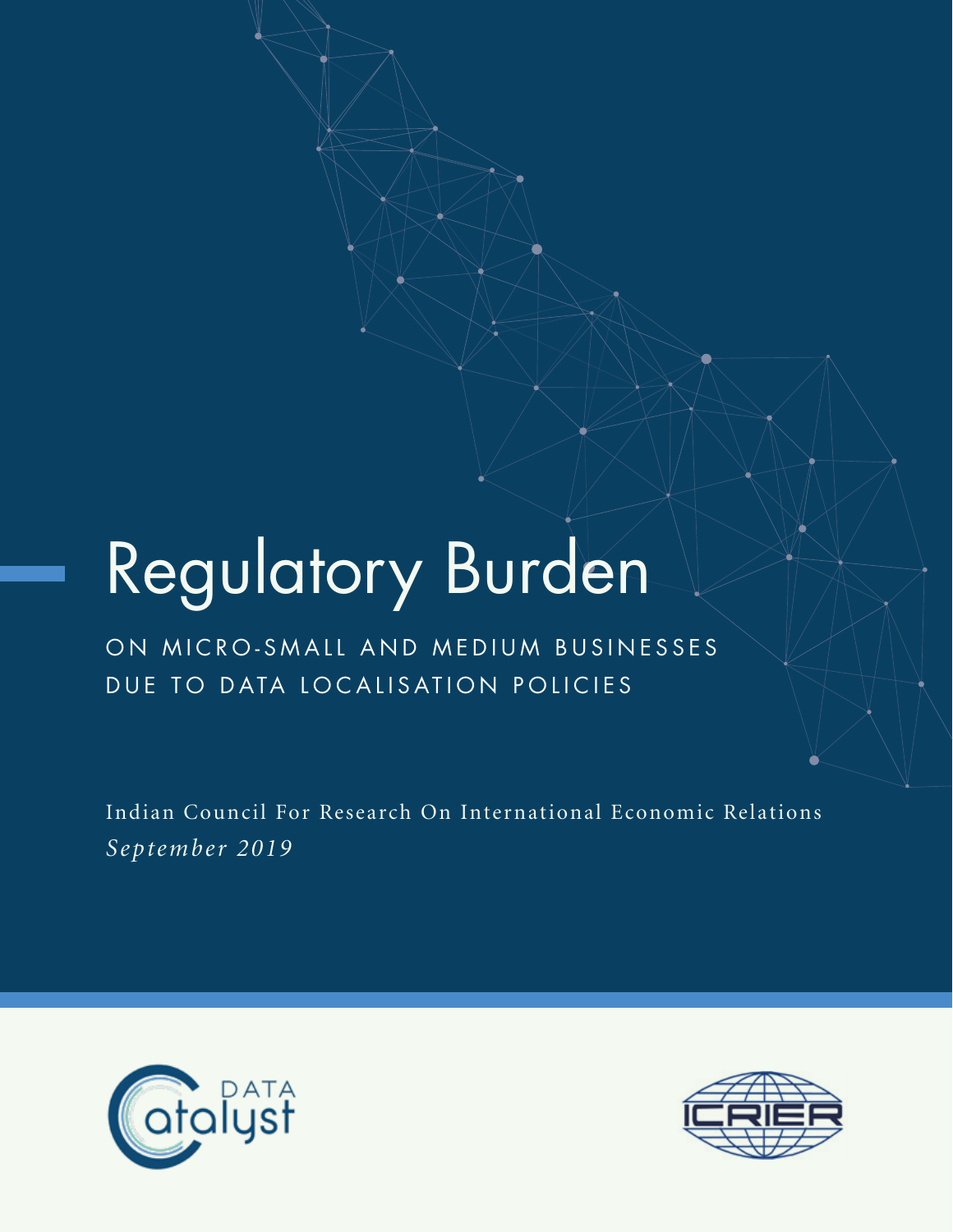#### TABLE OF CONTENTS

| 1. Introduction                                                                                   | 3  |
|---------------------------------------------------------------------------------------------------|----|
| 1.1 Methodology                                                                                   | 6  |
| 2. Data Localisation – An Overview                                                                | 7  |
| <b>2.1</b> Rationales for Data Localisation                                                       | 7  |
| <b>2.2</b> Data Localisation Measures across the World                                            | 8  |
| 2.3 Data Localisation Measures in India                                                           | 10 |
| 3. Impact of Data Localisation on MSMEs - Insights from Case Studies and Stakeholder Interactions | 15 |
| <b>3.1</b> Framework for Selection of Case Studies                                                | 17 |
| <b>3.2</b> Findings from Case Studies                                                             | 19 |
| <b>3.2.1</b> Data Storage and Management Practices                                                | 19 |
| <b>3.2.2</b> Impact of Data Localisation                                                          | 20 |
| <b>3.2.3</b> MSME perspective on Policies for data protection and security                        | 23 |
| <b>4. Conclusion and Policy Recommendations</b>                                                   | 24 |
| 5. Bibliography                                                                                   | 26 |
| 6. Appendix                                                                                       | 28 |
|                                                                                                   |    |

### LIST OF FIGURES

| Figure $1.1$ : | Big Data Market Size Revenue Forecast (2011 – 2027)                     | 3               |
|----------------|-------------------------------------------------------------------------|-----------------|
| Figure 1.2:    | Increase in Internet Bandwidth (2014 – 2018)                            | $\overline{4}$  |
| Figure $2.1$ : | Timeline of Key Instruments of Data Regulation or Localisation in India | 12 <sup>2</sup> |
| Figure 3.1:    | MSMEs' Contribution to GVA and GDP $(2011 - 12$ to $2015 - 16)$         | 14              |
| Figure 3.2:    | Sector-wise Distribution of Tech-Startups in India                      | 16              |

## LIST OF TABLES

| <b>Table 3.1:</b> | Case Study Framework |  |
|-------------------|----------------------|--|
|-------------------|----------------------|--|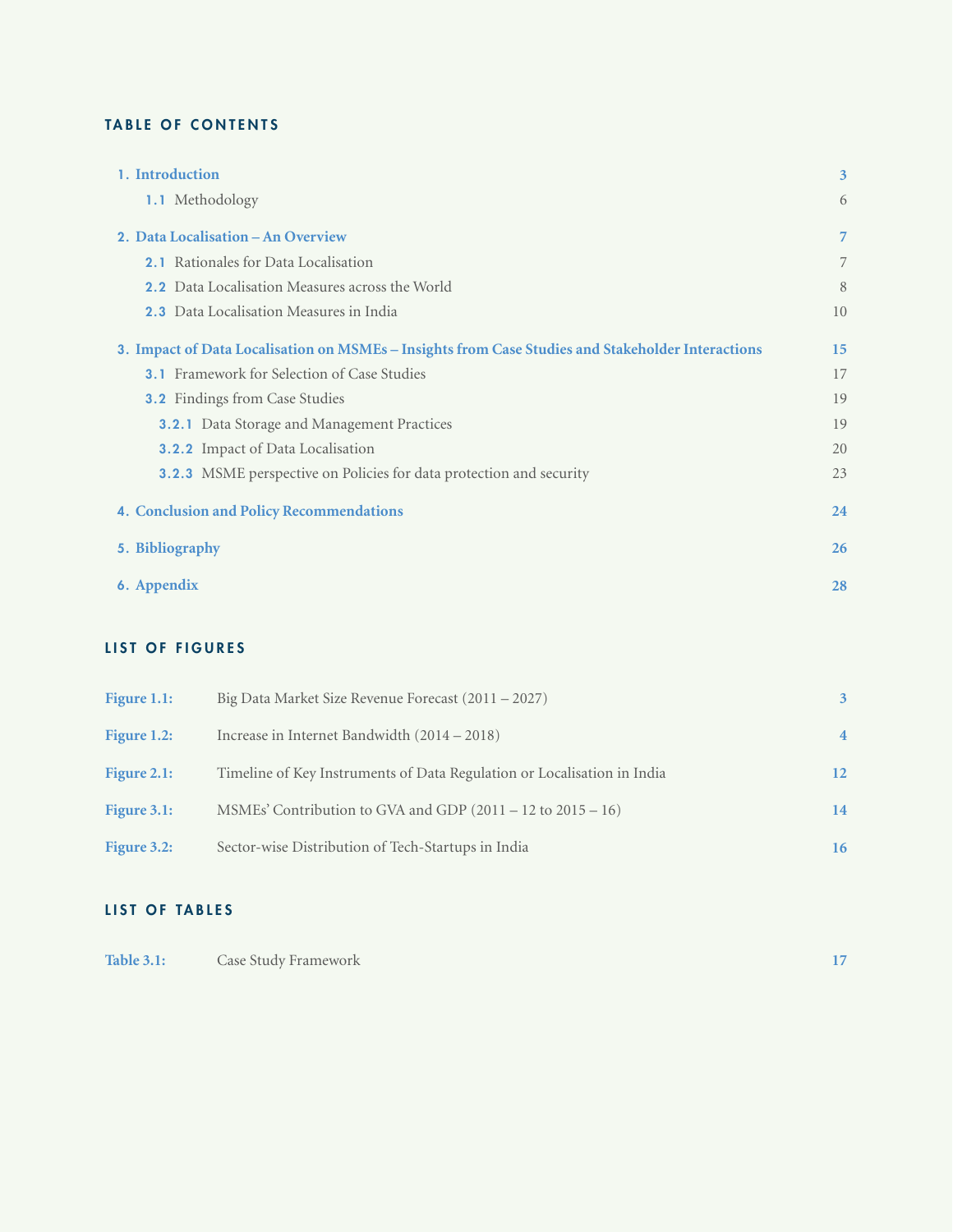#### 1. INTRODUCTION

With the ubiquitous adoption of Internet and mobile technologies, data is at the core of the global digital economy. IDC estimates<sup>1</sup> that the number of consumers who interact with data daily, is approximately 5 billion and may rise to 6 billion by 2025, thus accounting for nearly 75 percent of the world's population. By then, according to IDC, 49 percent of the world's data will be stored in public cloud environments.<sup>2</sup>

Digital technology has facilitated international trade in services. Services now constitute a major proportion of global economic activity and are being delivered using electronic communication. Digital trade has lowered barriers to market entry, expanded and diversified product markets and has made the international trade climate more open.<sup>3</sup> Through global value chains, data generated and used in digital trade, enables the coordination of international production processes, helps small firms reach global markets and is a key input for automation in trade facilitation.<sup>4</sup> With products and services increasingly being tailored using data and customised to suit unique tastes and preferences, data has not only lead to operational efficiencies but has also become a determinant of competitive advantage.<sup>5</sup>



Source: Statista; (\*) denotes projected values

**Figure 1.1:** Big Data Market Size Revenue Forecast (2011 – 2027)

<sup>1 &</sup>quot;The Digitization of the World From Edge to Core". *IDC*, 2018.

<sup>2</sup> *Ibid*

<sup>3</sup> World Trade Report – The future of world trade: how digital technologies are transforming global commerce (2018)

<sup>4</sup> *Ibid*

<sup>&</sup>lt;sup>5</sup> "The Rise of Data Capital", MIT Technology Review Custom + Oracle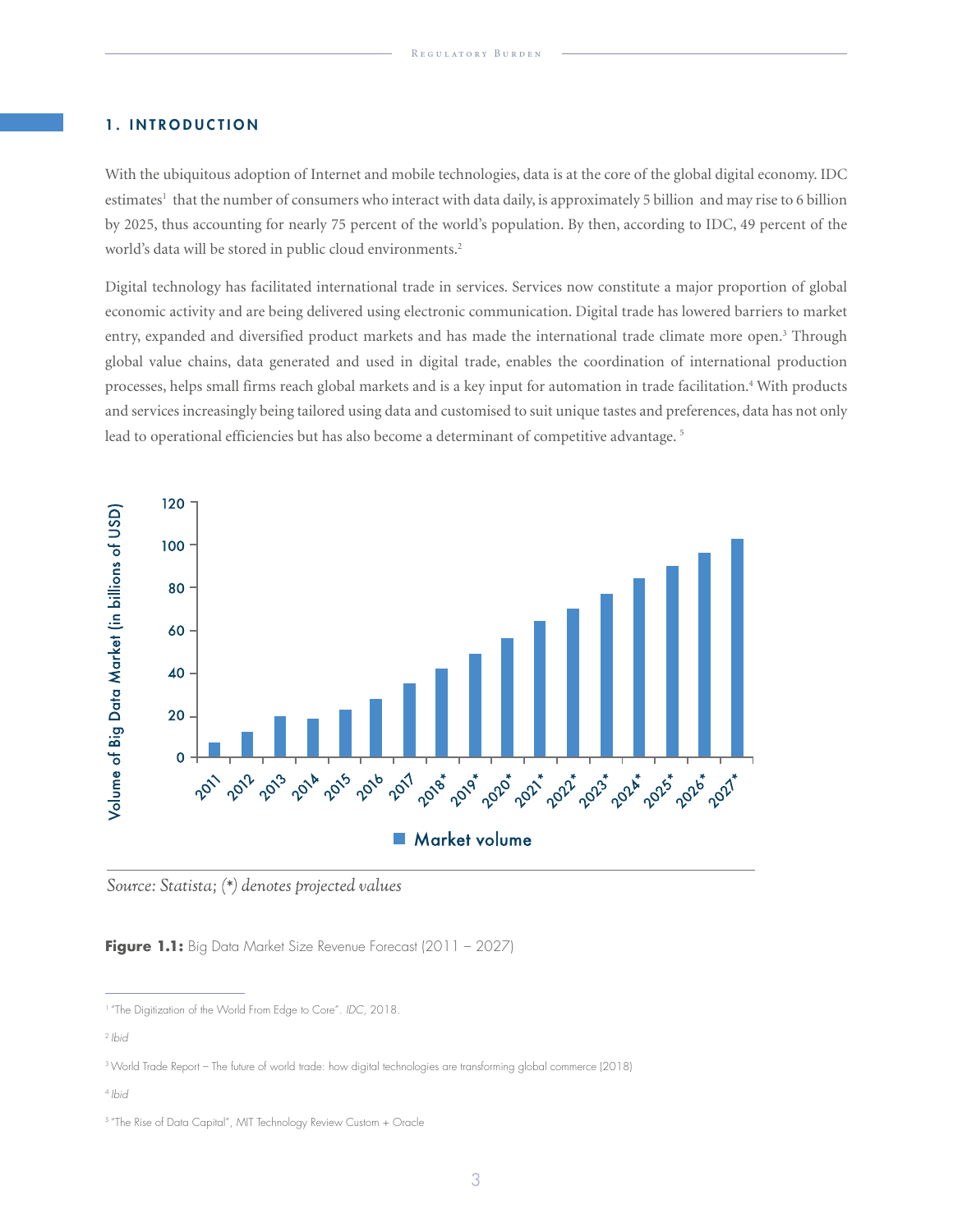Digital transformation of global trade has made data indispensable to it. It has been argued that the constant flow of real-time information across borders is critical for emerging technologies such as cloud computing, machine-to-machine learning etc.6 According to a 2016 report by McKinsey Global Institute (MGI), there has been a 10.1 percent increase in world GDP over the past decade, owing to all tangible and intangible flows. In 2014, this value amounted to US\$ 7.8 trillion, of which, US\$ 2.8 trillion i.e. approximately 36 percent was accounted for by data flows.



Source: Compiled by authors using data from TeleGeography

Figure 1.2: Increase in Internet Bandwidth (2014 – 2018)

Data has acquired the ranks of economic capital. Big data analytics are being used by businesses to reduce costs, improve decision making and generate new digital products and services.7 Research has shown that businesses whose decision making processes are driven by data perform better in terms of output and productivity.<sup>8</sup> Existing literature even points to rise of the data economy as a political economic shift, wherein data is created, collected and circulated as capital.<sup>9</sup> This process is driven by the perpetual cycle of capital accumulation leading to capital being reliant on a world that

<sup>6</sup> Unleashing the benefits of free flow of data, Telenor 2018, https://www.telenor.com/wp-content/uploads/2018/04/201804\_Telenor-external-FoD-position\_FINAL.pdf

<sup>7 &</sup>quot;The Rise of Data Capital", MIT Technology Review Custom + Oracle

<sup>8</sup> Brynjolfsson, Erik, Lorin M. Hitt, and Heekyung Hellen Kim. "Strength in numbers: How does data-driven decisionmaking affect firm performance?." *Available at SSRN 1819486* (2011).

<sup>9</sup> Sadowski, Jathan. "When data is capital: Datafication, accumulation, and extraction." *Big Data & Society* 6, no. 1 (2019): 2053951718820549.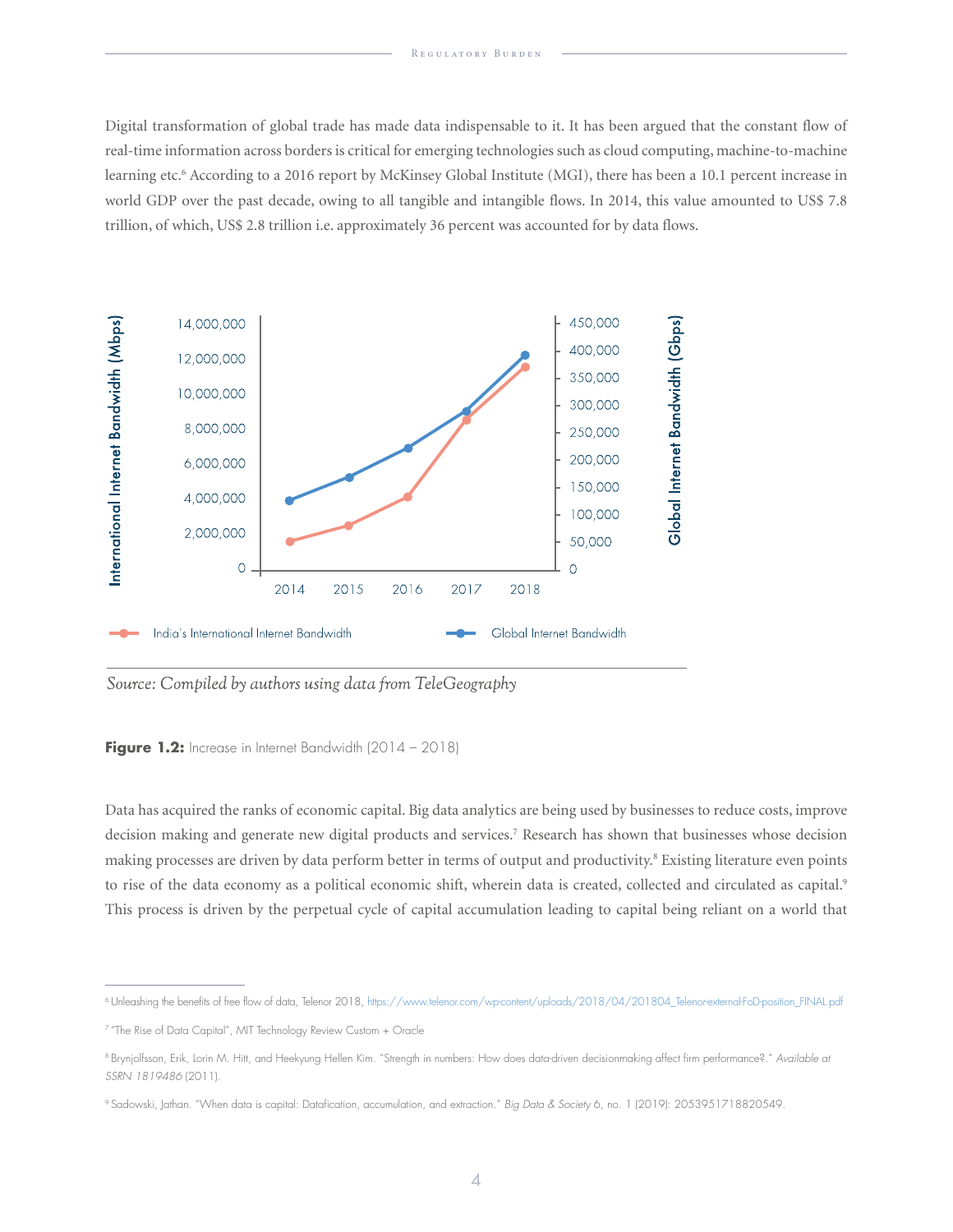is 'datafied'.10 However, while businesses and society can reap benefits of big data, the potential for data, particularly personal information to be misused or be subject to malevolent practices, is also accentuated.11

Some countries have recently enacted regulations for data management. In some cases, these include restrictions on the cross-border flow of data, particularly personal information. In others, for example the European Union, the focus is on secure handling of personal data and not restriction on the transfer of it, per se. We show in this study that data localisation measures are not always comparable across countries, and are driven by a variety of stated policy objectives, ranging from safeguarding privacy of citizens, protecting the domestic digital economy, to safeguarding national security, among others.

#### **Scope of the Study**

It is not only the recognisable giant internet companies like Amazon, Facebook, Google, Twitter etc. that rely on crossborder data flows to offer their services. The digital economy has also paved way for the creation and growth of microsmall and medium-sized enterprises.<sup>12</sup> Data flows enable access of MSMEs to new technologies like cloud computing, thus helping reduce the cost of upfront investment in digital infrastructure.<sup>13</sup> Data flows also facilitate their faster response to changes in demand and smoothen their process of up-scaling.<sup>14</sup> MSMEs gain increased access to critical knowledge alleviating information asymmetries, which help them participate in international markets, as well as compete with bigger firms.15 MSMEs that use internet-based business models have a survival rate which is 30 percent higher than that of offline businesses and they are as likely to export as big firms.16

The focus of this paper is on understanding the impact of existing and proposed data localisation measures on microsmall and medium-sized enterprises in India. For the purposes of this paper, we distinguish between MSMEs and startups - the former are typically profit-making entities, while the latter depend on private equity and venture capital funding, and do not necessarily generate profits. The universe of internet-based startups in India is huge and their involvement in the digital economy distinct from that of traditional MSMEs. In the absence of sufficient data to arrive at a quantitative estimate for impacts, this paper adopts an inductive approach, extrapolating from the particular to the general. The impacts are captured by presenting use cases of MSMEs and MSME associations. The impacts have been thematically discussed. We have tried to maintain sectoral diversity in our basket of use cases.

A blanket assessment of the efficacy of a data localisation policy for India is beyond the scope of this paper. The intent has been to objectively analyse the challenges and opportunities that confront MSMEs in India due to existing and proposed measures of data localisation. The paper is organised as follows – Section 2 provides a brief overview of data localisation

<sup>13</sup> *Ibid*

<sup>10</sup>*Ibid*

<sup>11</sup> Strandburg, Katherine J. "Monitoring, datafication and consent: legal approaches to privacy in the big data context." *Privacy, big data, and the public good: Frameworks for engagement* 1 (2014): 5-43.

<sup>12 &</sup>quot;Trade and cross-border data flows", *OECD* (2018)

<sup>14</sup> *Ibid*

<sup>15</sup> *Ibid*

<sup>16</sup> Pepper, Robert, John Garrity, and Connie LaSalle. "Cross-Border Data Flows, Digital Innovation, and Economic Growth." *The Global Information Technology Report 2016: Innovating in the Digital Economy* (2016): 39-40.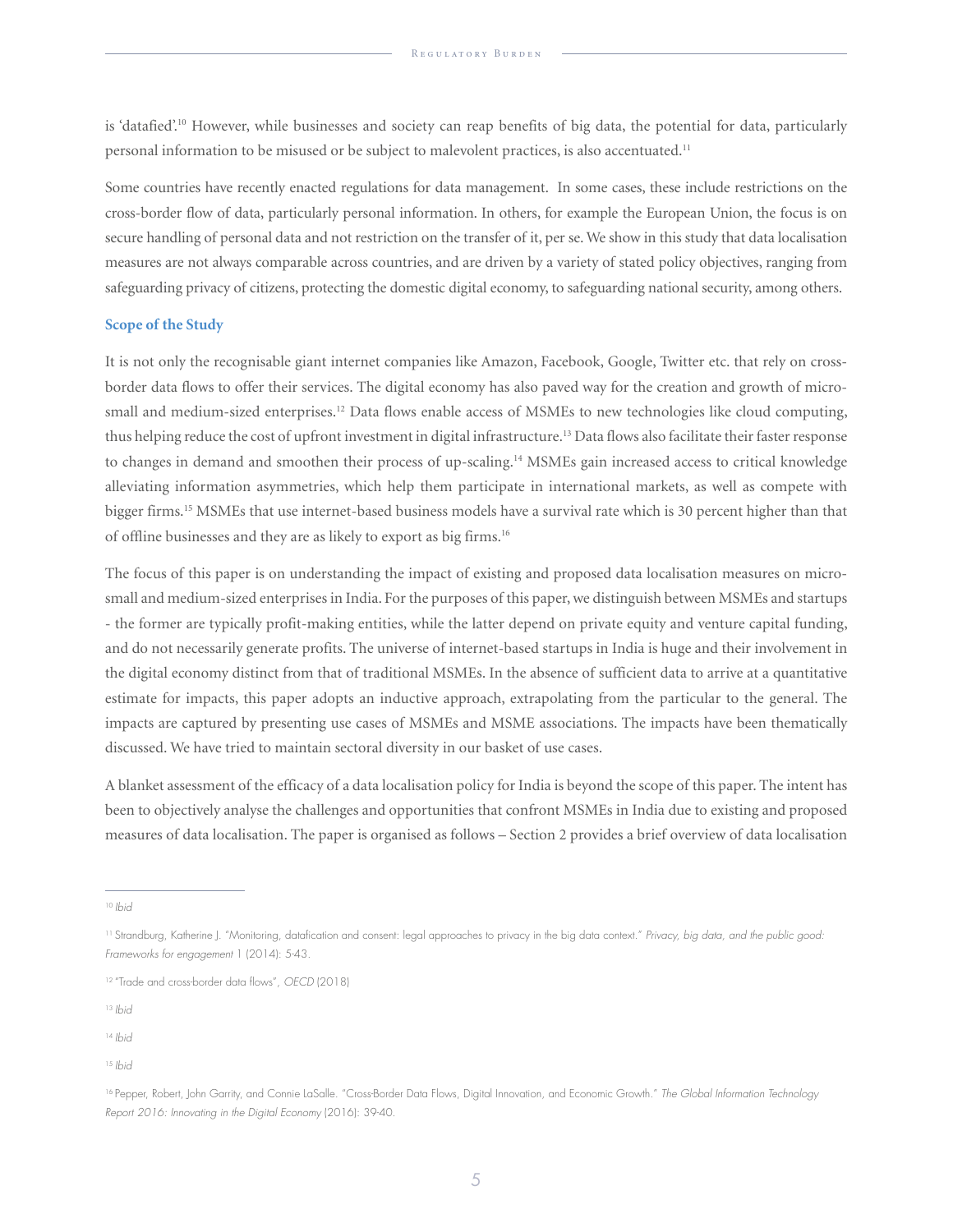measures across the world and in India, along with the variety of rationales and motivations behind them; in Section 3 we summarise findings from our in-depth case studies and stakeholder interviews and thematically discuss impacts; Section 4 concludes the analysis and provides policy recommendations.

#### 1.1 Methodology

As discussed in the section above, owing to the paucity of coherent secondary data to arrive at a quantitative estimate of the impact of data localisation on MSMEs, we conduct our analysis using qualitative methods. We present 10 use cases of MSMEs and MSME associations. The methodology adopted is the interview protocol. This approach is used to extract in-depth information about the experiences and viewpoints of participants pertaining to the topic of research.<sup>17</sup> For the purpose of this study, questions pertained to company profile, data storage and processing mechanisms, quantum of cross-border data flows, knowledge about data security and laws and regulations surrounding data privacy and protection, impact or potential impact of data localisation and the challenges and opportunities that such a policy might present to stakeholders, suggestions on alternatives to data localisation and allied policy preferences. While we maintained a set of fixed indicative questions, the discussions evolved based on the responses we received. Considering the sensitivity of the issue, the identities of the companies and other stakeholders interviewed, have been kept anonymous.

<sup>17</sup> Turner III, Daniel W. "Qualitative interview design: A practical guide for novice investigators." *The qualitative report* 15, no. 3 (2010): 754-760.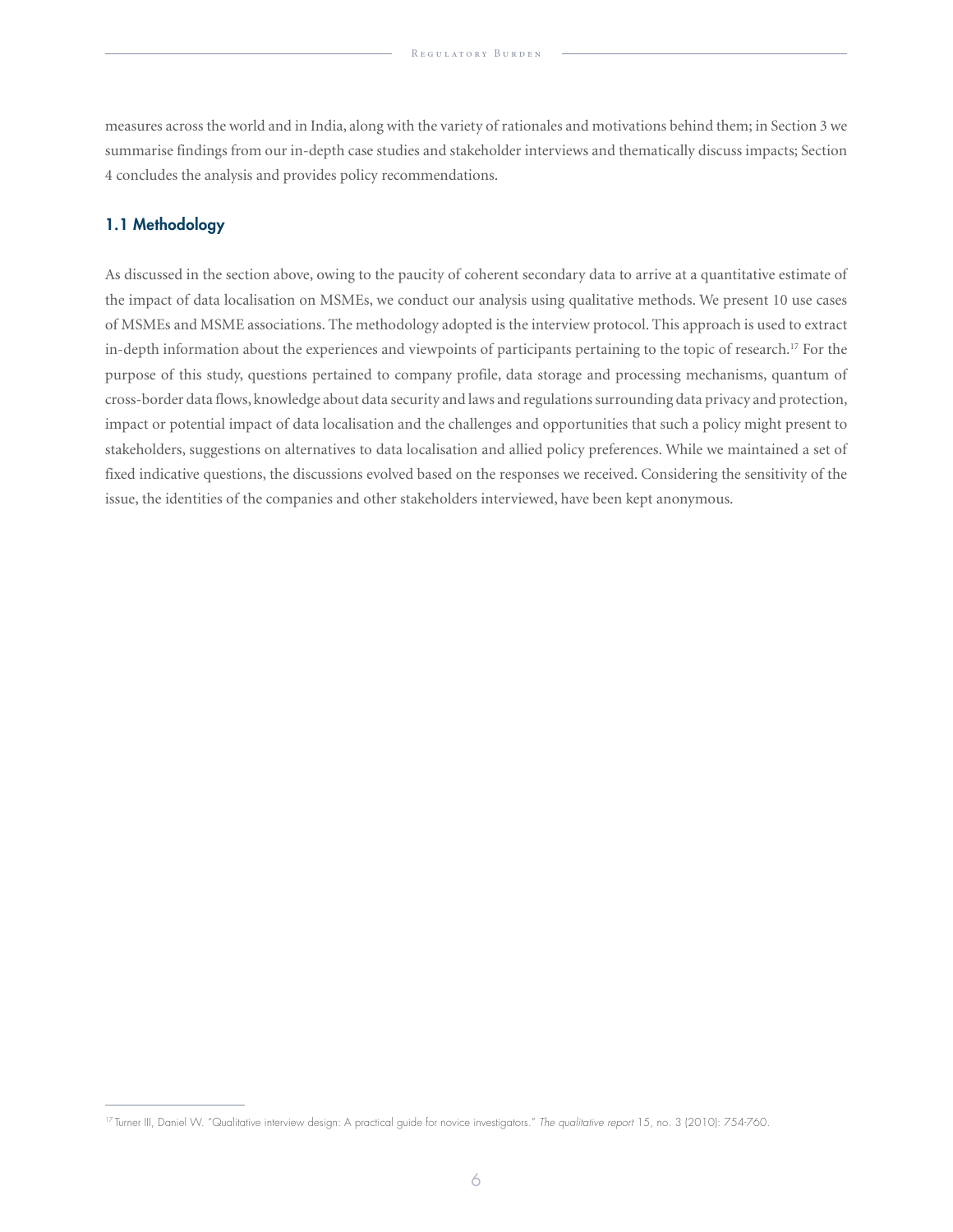#### 2. DATA LOCALISATION – AN OVERVIEW

#### 2.1 Rationales for Data Localisation

The earliest regulations on data flows, most notably by the OECD,<sup>18</sup> can be traced back to the 1980s, before the beginning of widespread use of the internet. A recent emphasis on stricter regulation of cross border data flows was triggered in 2013 when Edward Snowden claimed that the United States National Security Agency had access to data from many internet based services, including social media.<sup>19</sup> This led to some countries proposing or implementing data localisation regulations, albeit in variant degrees. 20

In the debate surrounding restrictions on cross border data flows, while one side is of the view that forced localisation is a deliberate strategy to protect domestic economy and undercut competition from big international players,<sup>21</sup> there is also sympathy for concerns related to data privacy, surveillance and guarding the sovereignty of countries, despite the impingement upon the free flow of data across borders.<sup>22</sup>

Stated rationales for localisation of data range from protection of rights of data subjects, law enforcement challenges and deflection of foreign surveillance, among others. The stated economic rationales, however, are to attract investment, fuel innovation, protect domestic industries and create competitive advantage for domestic companies.

Arguments in favour of data localisation often emphasise security concerns. Some countries have stated that, in the absence of binding international rules on cross-border data flows, data localisation is the most feasible measure by which they can ensure the privacy and protection of their citizens.<sup>23</sup> Indian government agencies have argued that it would be easier for law enforcement agencies (LEAs) to mitigate criminal activities if the relevant data were to be stored in India. State functionaries have also argued that existing data sharing arrangements can make the process for LEAs much more prolonged and legally complex. Moreover, the Srikrishna Committee Report argues that data localisation can be beneficial to the Indian economy by incentivising the development of digital infrastructure for data storage and processing. Specifically, it highlights the increased opportunities for India's economy through the use of data analytics based on artificial intelligence. Proponents of data localisation in India have also argued that moving data storage to India would generate more jobs.

Arguments against data localisation have highlighted its costs and questioned its benefits. Data localisation has been considered a trade barrier in the digital age. Such policies are likely to hamper trade in services, particularly those that use telecommunications and internet infrastructure. Cutting off data flows, erecting barriers to them or making them more

<sup>&</sup>lt;sup>18</sup> Kuner, Christopher. "Regulation of Transborder Data Flows under Data Protection and Privacy Law: Past, Present and Future. *OECD Digital Economy Papers, 187*, (2011)

<sup>19</sup>*Op Cit*, 16

<sup>20</sup> Ferracane, Martina. "Restrictions on Cross-Border data flows: a taxonomy." (2017).

<sup>21</sup> Chander and Le (2014); Aaronson and Maxim (2013)

<sup>22</sup> Rubin (2015); Kong (2010); Gurumurthy et al. (2017)

<sup>23</sup> Panday (2017)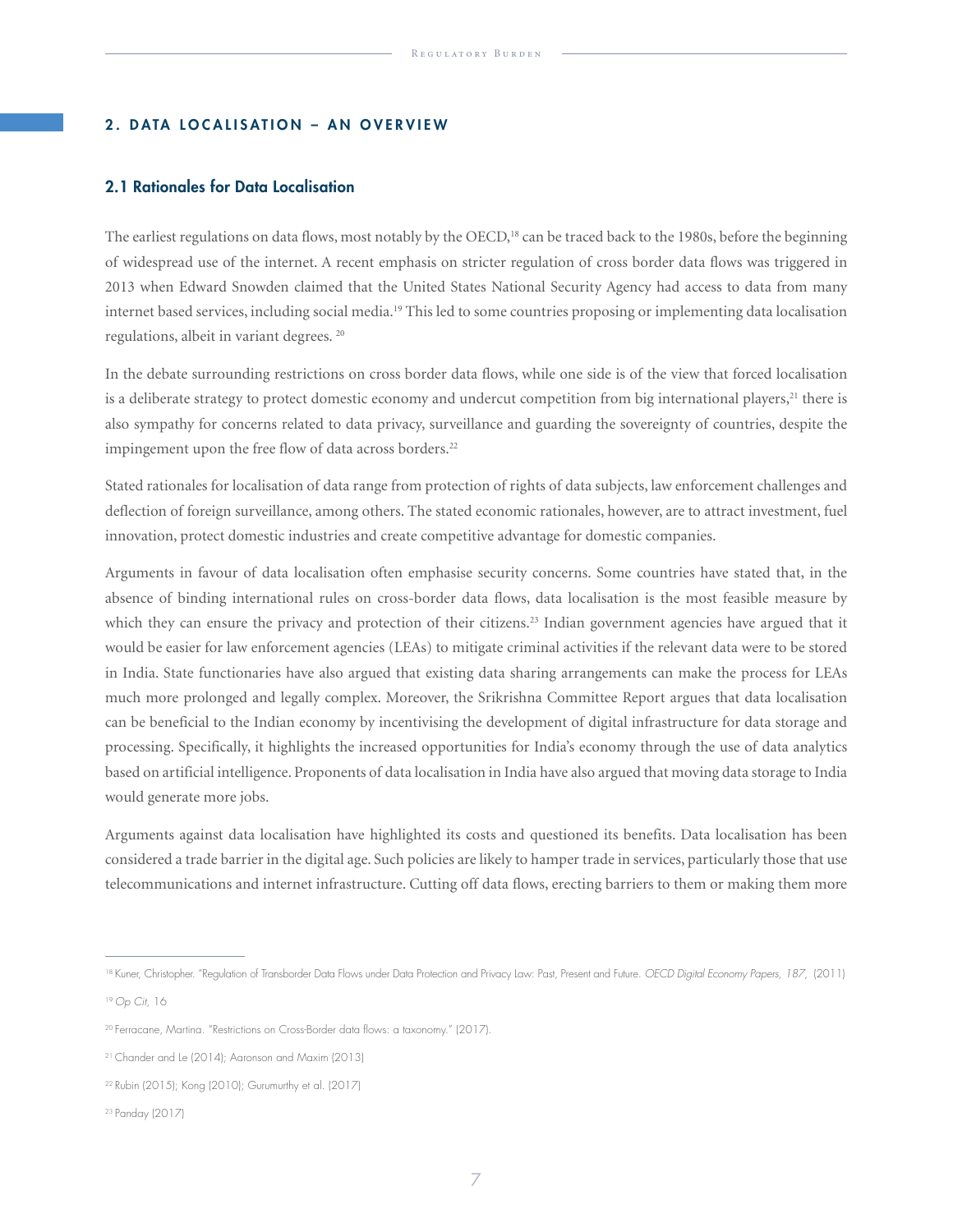expensive not only puts foreign firms at a disadvantage, $24$  but by protection of local firms from foreign competition, it aggravates the challenges to their potential participation in global markets.<sup>25</sup> Data localisation could also pave way for state surveillance of own citizens. This will have serious implications for personal privacy and citizens' rights.

Implementation of data localization poses several challenges. While foreign entities such as Amazon, Google, Microsoft and domestic companies like RCom, CtrlS, Sify have data centres in India, expanding this infrastructure may be difficult. Data centres require, *inter alia*, dependable power supply, which could be a challenge in India. Several businesses have expressed their concerns over additional, recurring costs of data storage and management in India, in the event of a data localisation mandate. Duplicating overseas data in order to mirror and then localise it would incur its own costs, and it would also ignore cheaper foreign alternatives for data storage.

Data localisation, it is argued, $26$  is the antithesis of the fundamental architecture of the internet and could lead to its "balkanisation". Such measures might entail routing of data through more long-winded and less efficient networks. Local data storage will necessitate that data be transferred from global to local servers, leading to increased investments in data management infrastructure and therefore, additional costs for businesses. Data localisation would likely make data more vulnerable to security breaches, by preventing "sharding" as all information would be stored in one place. Sharding is a process that ensures different rows of databases are in different servers across the world, and thus "shards" provide enough data to operate but they mask the identity of data subjects. It has also been argued that localisation is likely to hinder innovation.

Several studies have estimated the economic costs of data localisation. For instance, a study conducted by the Leviathan Security Group in 2015 found that local companies would be required to pay 30 – 60 percent more for their computing needs in the event of forced data localisation legislation. Another study conducted by Bauer et al. in 2016 found that data localisation and commonly used barriers to data flows decreased Total Factor Productivity (TFP), which further reduced GDP by 0.1 percent in Brazil, 0.55 percent in China, 0.48 percent in the EU and 0.58 percent in South Korea. In some cases, data localisation also necessitates the construction of data centres in the concerned countries, which can add to the costs incurred by business enterprises. A study conducted by Trevisiani and Chao in 2013 estimated the average cost of setting up data centres in selected countries and found that the cost for Brazil was US\$ 60.9 million, for Chile, US\$ 51.2 million and for the U.S., US\$ 43 million, with operating costs (energy and other expenses) at a monthly average of US\$ 950,000 in Brazil, US\$ 710000 in Chile, and US\$ 510,000 in the US.

#### 2.2. Data Localisation Measures across the World

Several countries – though, a small minority overall – have adopted, or are in the process of adopting data localisation measures. Their rationale, nature, degrees of stringency and legal provisions are vastly different, however. These measures vary depending on the country and its unique legislative traditions. For example, the European Union emphasises, privacy as a human right and seeks to create legally binding instruments whereas the measures proposed for the APEC region focus more on the advantages of e-commerce. Another example of data localisation is Australia's My Health

<sup>24</sup> USITC (2016)

<sup>25</sup> IAMAI (2016); UNCTAD (2016)

<sup>26</sup> Fraser, Erica. "Data Localisation and the Balkanisation of the Internet." *SCRIPTed* 13 (2016): 359.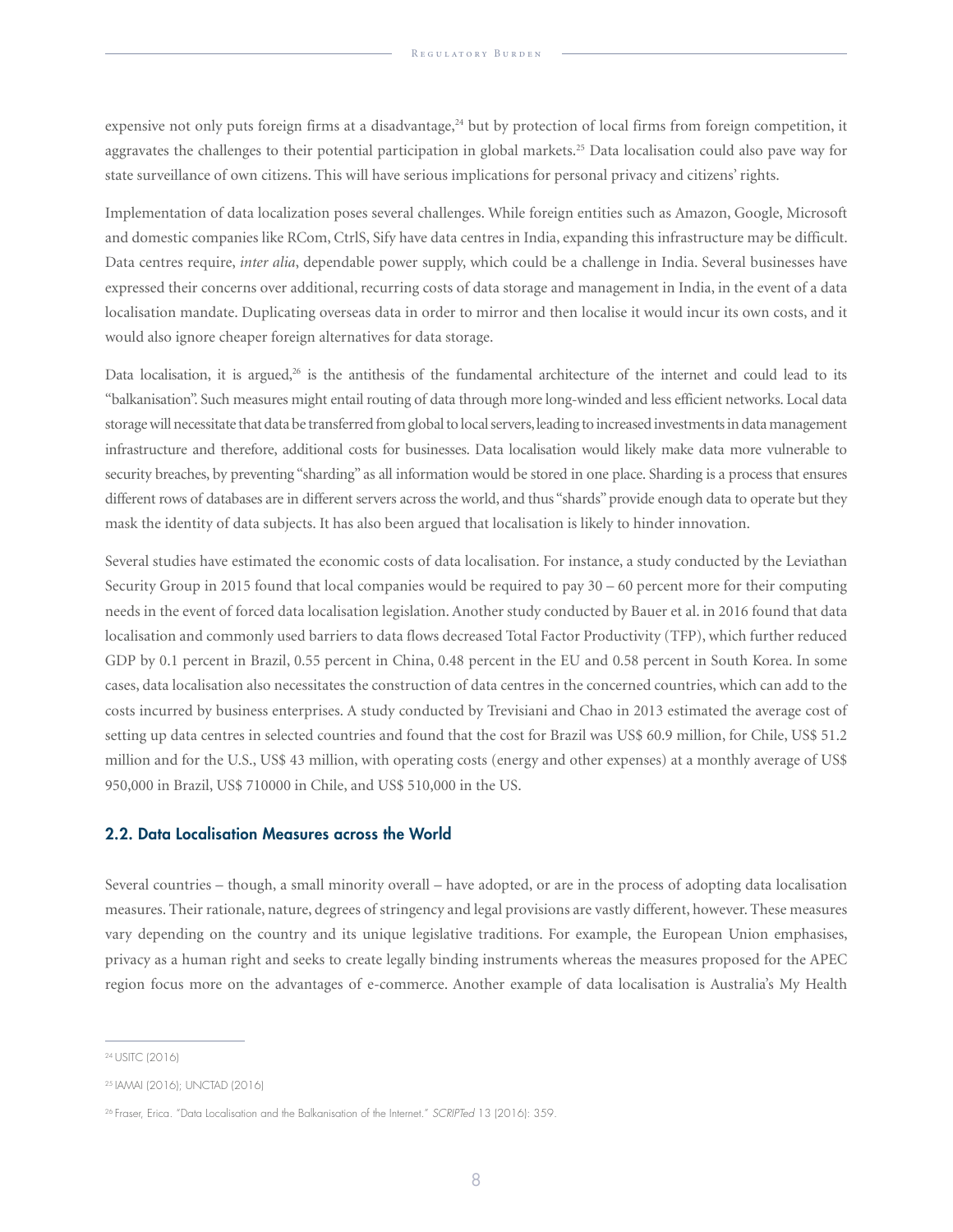Records Act of 2012, which requires all personally electronic health records to be stored in local data centres. Therefore, no electronic health records can be held or processed outside Australia, unless they are *not* personally identifiable or *not* in relation to a consumer.<sup>27</sup> An amendment to this was passed in 2018, under which the operator of My Healthcare Records system in Australia could not disclose data to law enforcement or government agencies without a judicial order or the healthcare recipient's consent.28 Moreover, for those who have cancelled their My Health Record, all data pertaining to them needs to be permanently deleted from the National repositories service.<sup>29</sup> Similarly, Russia's data localisation law prohibits personal data transfer of Russian citizens across borders and requires that it be stored within Russian servers.<sup>30</sup> Germany has also implemented<sup>31</sup> data localisation by requiring the processing and storage of public sector data on "Bundescloud". The examples above only provide a snapshot of the various explicit and implicit requirements of data localisation implemented by several countries.

Enacted in May 2018, the European Union's General Data Protection Regulation (GDPR) is possibly the most comprehensive data protection policy of recent times. However, it does not mandate data localisation per se. Instead, it prescribes standardised data protection laws across the EU. The GDPR offers greater protection and rights to citizens including easier access and control of their data.<sup>32</sup> It covers both personal and sensitive data.<sup>33</sup> Compliance with GDPR requires companies to define their data protection policies, conduct audits and impact assessments of data protection and document their data processing mechanisms.<sup>34</sup> Notably, in November 2018, the EU also introduced a legislation that prohibited member states from data localisation requirements for non-personal data unless they meet the proportionality criteria solely on ground of public security. 35

Recently, the United States enacted the Clarifying Lawful Overseas Use of Data (CLOUD) Act. This enables executive authorities to legally request for data stored abroad by entities bound to US jurisdiction and have over their data.<sup>36</sup> The CLOUD Act has been subject to criticism. For example, Germany claims that its data on Amazon's cloud could be available to US agencies and would also violate Germany's data protection legislation.<sup>37</sup> On the other hand, it has been argued that the act would enable foreign governments to enter into a bilateral executive agreement<sup>38</sup> with US to obtain access to data in possession, control, or custody of US entities.

<sup>33</sup>*Ibid*

<sup>34</sup>*Ibid*

38 *Op Cit*, 30

<sup>27</sup> https://www.aph.gov.au/Parliamentary\_Business/Bills\_LEGislation/Bills\_Search\_Results/Result?bId=r 6169

<sup>28</sup>*Ibid*

<sup>29</sup>*Ibid*

<sup>30</sup>*Ibid*

<sup>31</sup> https://www.insideprivacy.com/cloud-computing/germanys-criteria-for-federal-use-of-cloud-services/

<sup>32</sup> https://www.wired.co.uk/article/what-is-gdpr-uk-eu-legislation-compliance-summary-fines-2018

<sup>&</sup>lt;sup>35</sup> Regulation (EU) 2018/1807 of the European Parliament and of the Council of 14 November 2018 on a framework for the free flow of non-personal data in the European Union

<sup>36 &</sup>quot;Demystifying the U.S. CLOUD Act: Assessing the law's compatibility with international norms and the GDPR". *Hogan Lovells* (2019).

<sup>37</sup> https://www.politico.eu/article/german-privacy-watchdog-says-amazon-cloud-vulnerable-to-us-snooping/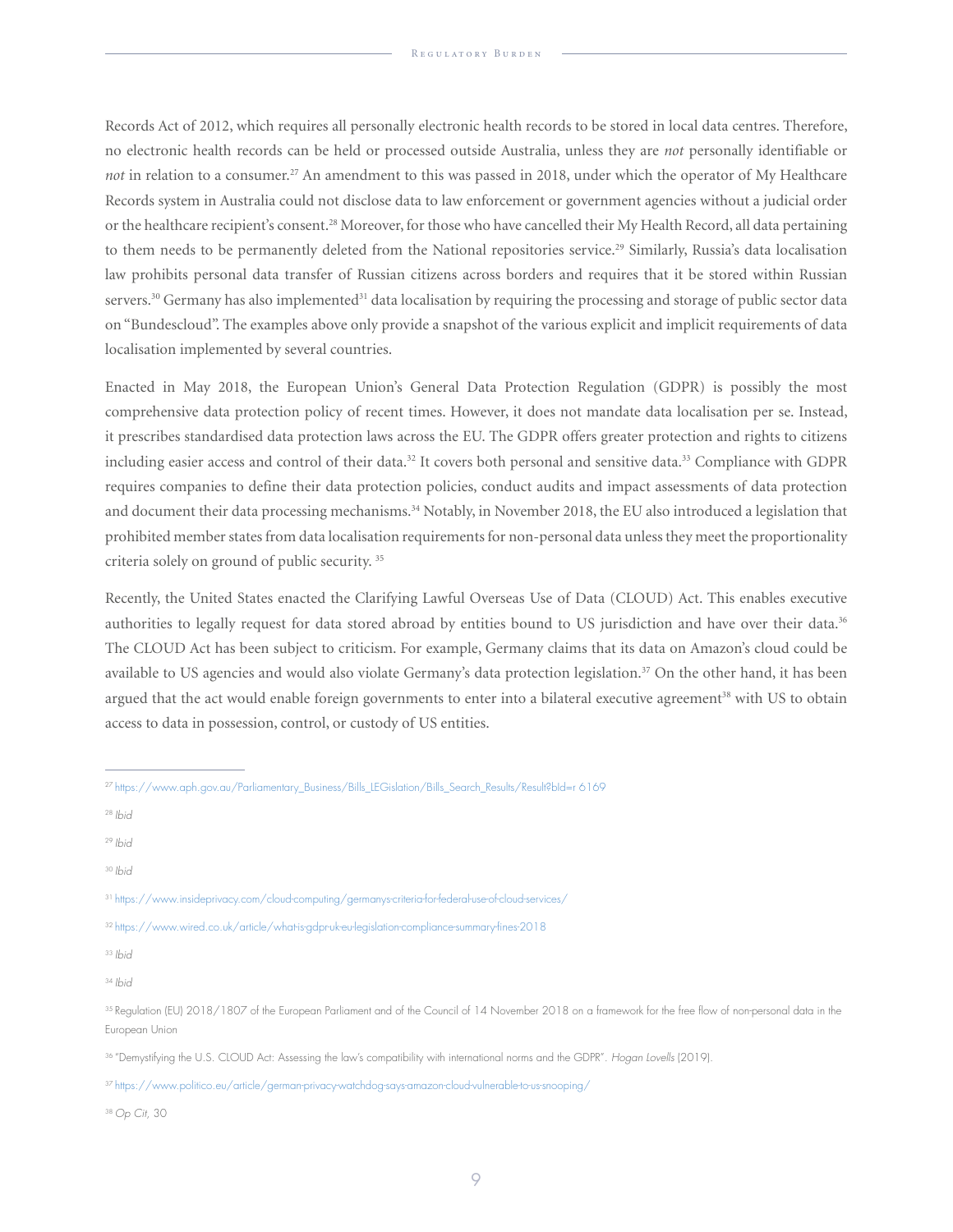Regulation of cross-border data flows has been prevalent in China since 2011. China is said to have the most restrictive data protection laws in the world. Articles 24 and 61 of its legislation require all telecommunication and instant messaging service providers to register the real name of its users and provide that data to the government for law enforcement<sup>39</sup> purposes. The beginning of China's policy can be traced to the time when China's Central Bank directed that financial information gathered in China's regional territory must be stored, processed, and analysed only within China's jurisdiction.40 Further, according to its new draft policy, all companies - domestic and foreign - must store their data in Chinese data centres only.<sup>41</sup> China has been characterized as a high risk zone for data centres by ranking 35 out of 37 countries in Cushman and Wakefield's 2016 Data Centre Risk Index. However, the Draft Measures on Security Assessment of Cross-Border Transfer of Personal Information, in China, was recently released for public comments and it doesn't propose express localisation requirements. Although it provides for thorough security assessments to be conducted for cross-border transfer of data.<sup>42</sup>

#### 2.3 Data Localisation Measures in India

Data localisation measures and legislation in India date back to 1993 with the Public Records Act and the Unified Access License for Telecom Services in 2004. The measures under these legislations were implicit and were undertaken for the protection of sensitive data much before the extensive proliferation of the internet and data we see today. The Public Records Act prohibits the transfer of public data outside the Indian region, barring exceptions. This Act requires that transfers of public records are only made with prior permission from the central government or for official purposes only.<sup>43</sup> Furthermore, in 2014, the Government of India executed the MeghRaj initiative, which has localisation requirements for public records and data owned by the Government of India.<sup>44</sup> This is reportedly, imposed through regulatory structures and procurement contracts.<sup>45</sup> The stated objective behind this initiative was to promote cloud computing, make e-service delivery systems more efficient, and augment the government's ICT expenditure<sup>46</sup> by promoting the setting up of data centres, and associated physical and virtual hardware within India.<sup>47</sup>

Data localisation is also required by many sectoral regulations. Holders of the Unified Access License, which includes, inter alia, all telecommunications and internet service providers, are prohibited from transporting user information and any other information related to subscribers, aside from international billing uses, outside of India.48 Under the IT Act of

48 *Ibid*

<sup>39</sup> https://jsis.washington.edu/news/chinese-data-localization-law-comprehensive-ambiguous/

<sup>40</sup>*Ibid*

<sup>41</sup>*Ibid*

<sup>42</sup> https://www.huntonprivacyblog.com/2019/06/19/china-issues-draft-regulation-on-cross-border-transfer-of-personal-information/

<sup>43</sup> See Section 4 of the Public Records Act 1993

<sup>44</sup> http://www.nishithdesai.com/fileadmin/user\_upload/pdfs/NDA%20In%20The%20Media/Quotes/ 180405\_Q\_indrastra.com-MeghRaj\_\_Indias\_Cloud\_Initiative.pdf <sup>45</sup>*Ibid*

<sup>46</sup> https://cloud.gov.in/about.php

<sup>47</sup> Bailey and Parsheera (2018)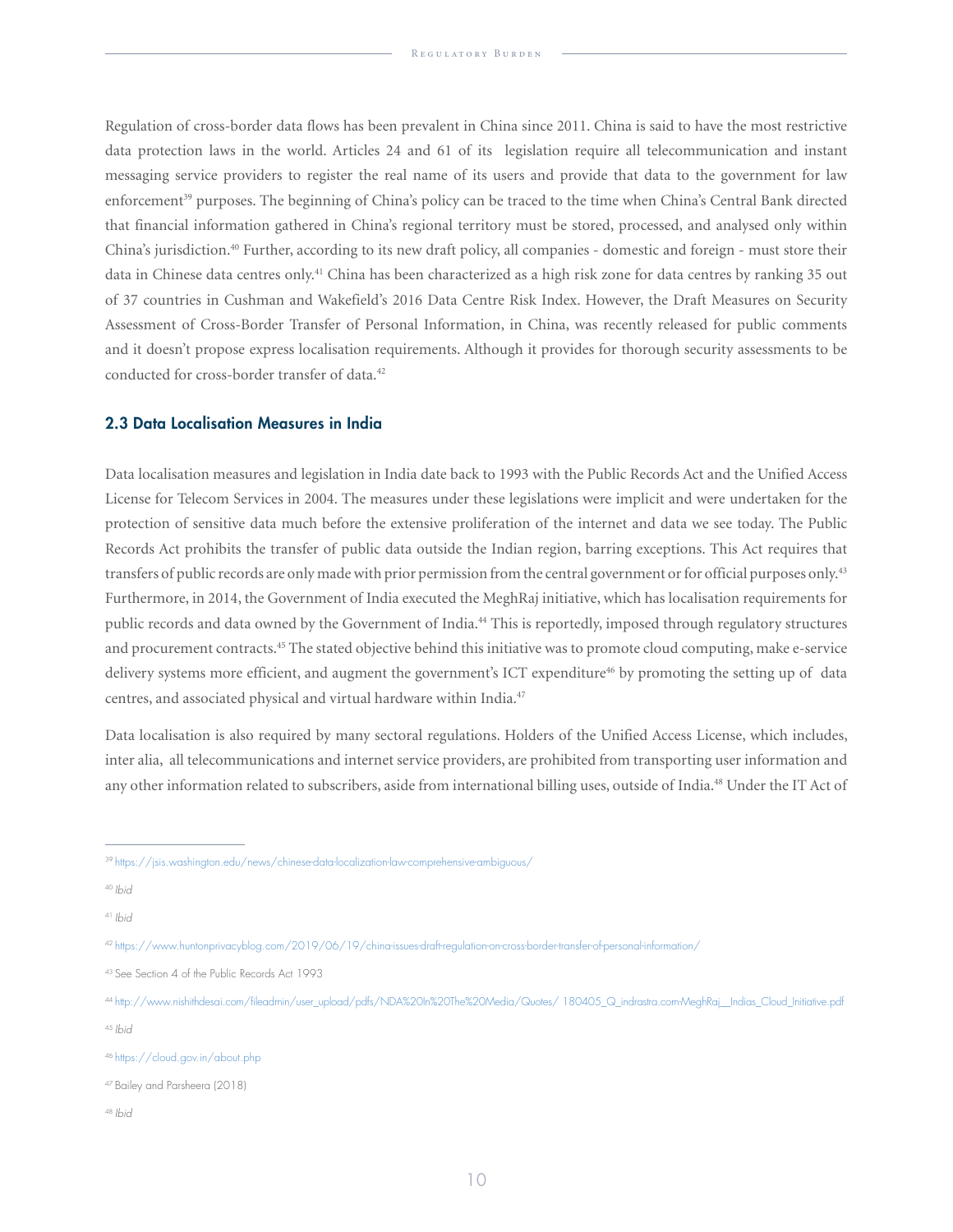2000, sensitive personal data is permissible to be transferred by a corporate entity to another entity or person within or outside of India only if the other person or entity reciprocates the same level of data protection.<sup>49</sup> The Act is not considered to be a dedicated law on data protection, privacy and security. Notably, the Act does not deal with third party data transfers, cross-border movement of personal data, the data sharing ecosystem, along with knowledge and consent of data subjects about what use their personal data is being put to. $50$  The constitution of the expert committee on data protection, headed by former Supreme Court Chief Justice B.N Srikrishna, and subsequently the white paper released in 2017 and the draft Personal Data Protection Bill released in 2018 prompted the recent debate on data localisation in India.

The Bill categorises data into personal and sensitive personal data, which are defined as follows:

*Personal Data: Data about or relating to a natural person who is directly or indirectly identifiable, having regard to any characteristic trait, attribute, or any other feature of the identity of such natural person, or any combination of such features, or any combination of such features with any other information.*

*Sensitive Personal Data: Personal data revealing, related to, or constituting, as may be applicable – passwords; financial data; health data; official identifier; sex life; sexual orientation; biometric data; genetic data; transgender status; intersex status; caste or tribe; religious or political belief or affiliation or any other category of data specified by the Authority under section 22.*

The Bill stipulates that one copy of any personal data of Indian citizens must be stored in servers located in India. While the government may exempt certain categories of data from this provision for reasons such as necessity or state security, it may not do so for sensitive personal data. The report also includes a third category entitled critical personal data - not defined in the bill- which must only be stored on servers in India.

Over the years, many proposals regulating data flows have been proposed or implemented across a multitude of sectors. In April 2018, Reserve Bank of India (RBI) ordered localisation of all data by providers of payment services.<sup>51</sup> In addition, In May 2018, India's health ministry formulated legislation to protect the health data of citizens by giving citizens complete ownership of their personal health data. Furthermore, In July 2018, telecom regulator TRAI stated<sup>52</sup> that all organizations which handle or manage consumer data need to be regulated. More recently, there was a proposal on e-commerce policy for data localisation. In February 2019, the draft was revised to contain localisation requirements and included restrictions on cross-border transfer of data generated by IoT<sup>53</sup> devices located in public places, e-commerce platforms, social media, etc. It also legally binds organisations that store their data overseas to not share their data with a third party. Figure 2.3 provides a timeline of some key instruments of data regulation in India.

<sup>49</sup> https://www.ikigailaw.com/data-localisation-requirements-for-telecom-and-internet-service-providers-current-law/#acceptLicense

<sup>50</sup> Clarification on Information Technology (Reasonable security practices and procedures and sensitive personal data or information) Rules 2011 under section 43A of the Information Technology Act, 2000. https://www.meity.gov.in/writereaddata/files/PressNote\_25811.pdf

<sup>51</sup> https://rbidocs.rbi.org.in/rdocs/notification/PDFs/153PAYMENTEC233862ECC4424893C558DB75B3 E2BC.PDF

<sup>52</sup> https://main.trai.gov.in/sites/default/files/RecommendationDataPrivacy16072018\_0.pdf

<sup>53</sup> Internet-of-things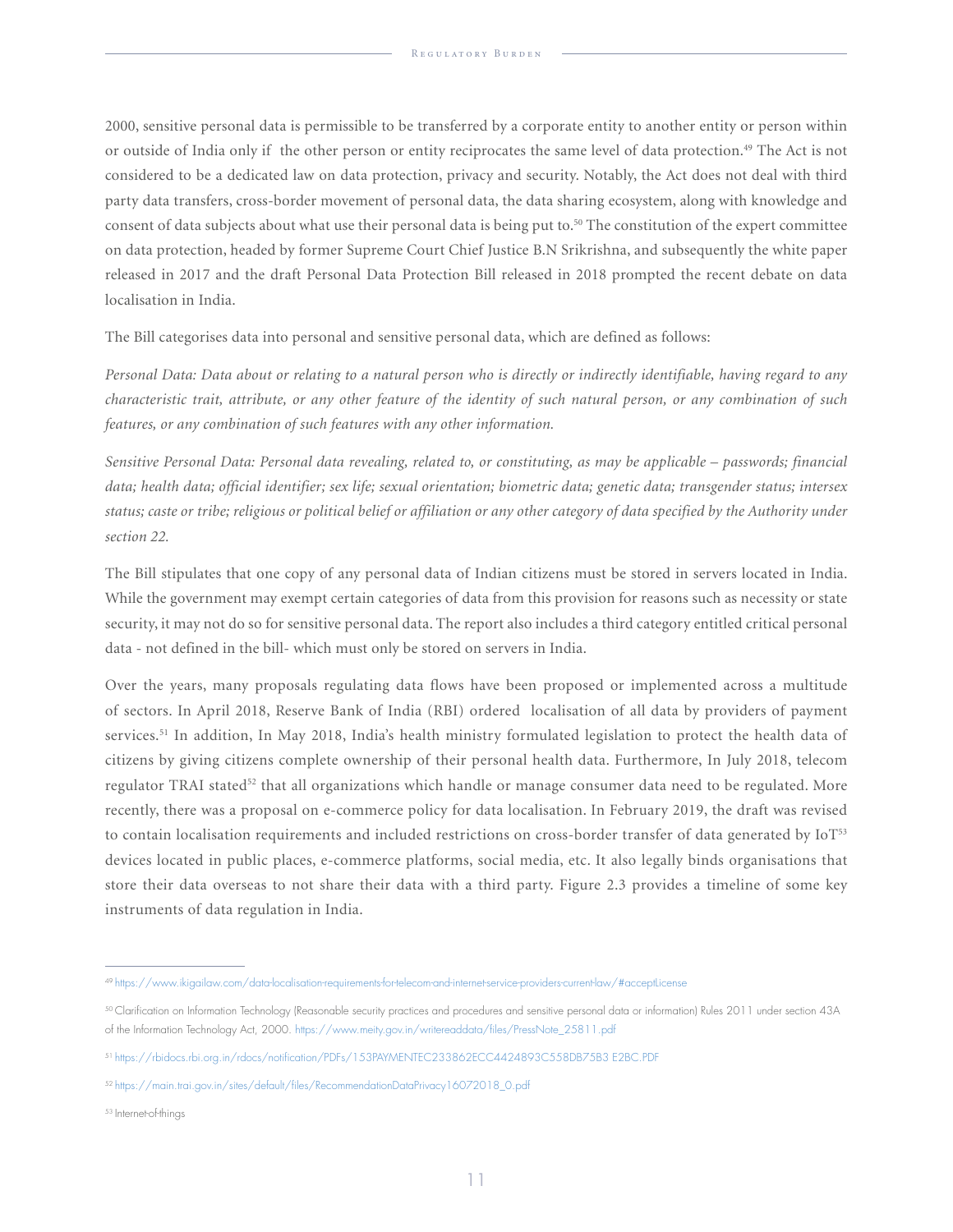

Source: ICRIER (forthcoming, 2019)

Figure 2.1: Timeline of Key Instruments of Data Regulation or Localisation in India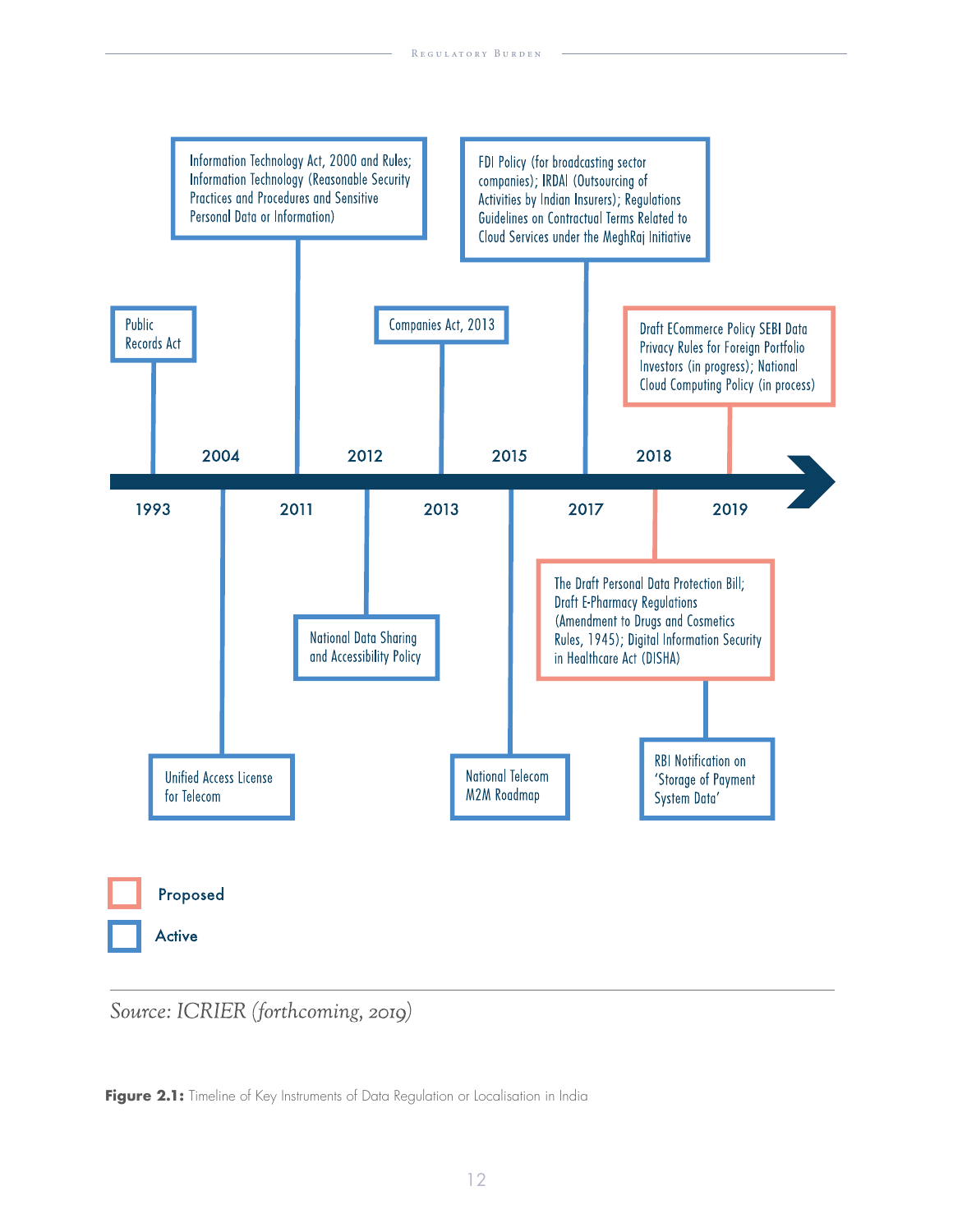Data localisation has both proponents and opponents. Some of the government's stated objectives include enabling innovation, improving cyber security and privacy, enhancing national security and protecting against foreign surveillance.<sup>54</sup> As per the draft Data Protection Bill, 2018, development of an indigenous ecosystem of artificial intelligence can be a key driver of economic growth and such innovation can be aided by storing data in India and granting Indian start-ups access to anonymised versions of the data.<sup>55</sup>

Data localisation has also attracted significant criticism. After RBI's directive for local storage of payments data, global card companies such as MasterCard raised concerns that the directive would adversely affect the fraud detection system and the detection of money laundering in domestic payments.<sup>56</sup> The directive requires payment companies to store data of Indian users exclusively on local servers and the deletion of back data from global servers as well, which according to public comments from MasterCard, is a requirement unique to India.<sup>57</sup>

India's draft e-commerce policy has also drawn criticism. It was highlighted by the 2019 National Trade Estimate Report on Foreign Trade Barriers by the US Trade Representative, that India's data localisation requirements would act as significant barrier to digital trade between India and the US.<sup>58</sup> According to the report, localisation requirements would raise costs for suppliers of data-intensive services as they would be forced to construct additional data centres in India.59 Data localisation would also prevent domestic firms from taking advantage of available global services that might be more feasible both in terms of costs and quality.<sup>60</sup> Opponents view protection of domestic firms as the overriding objective of localisation. Besides, government would get 'unfettered' access to domestic user data and help foster innovation through easier access to locally stored data for home-grown start-ups. The benefit to domestic companies has to consider the possibility that small and medium sized foreign start-ups may not want to scale to India on account of additional compliance costs for data localisation.<sup>61</sup>

<sup>54 &</sup>quot;The Localisation Gambit". *The Centre for Internet and Society* (2019)

<sup>55</sup>*Ibid*

<sup>56</sup> https://www.livemint.com/companies/news/rbi-data-localisation-rule-may-compromise-fraud-detection-in-india-mastercard-1552889014479.html

<sup>57</sup> https://www.livemint.com/Companies/MzB7AcmM9mOarQKh0BIn5J/Mastercard-will-delete-Indian-cardholders-data-from-servers.html

<sup>58</sup> https://www.livemint.com/industry/retail/us-criticises-india-s-data-localisation-norms-draft-e-commerce-policy-1554806134762.html

<sup>59</sup>*Ibid*

<sup>60</sup>*Ibid*

<sup>61</sup> https://qz.com/india/1422014/rbis-data-localisation-could-hurt-indias-own-startups/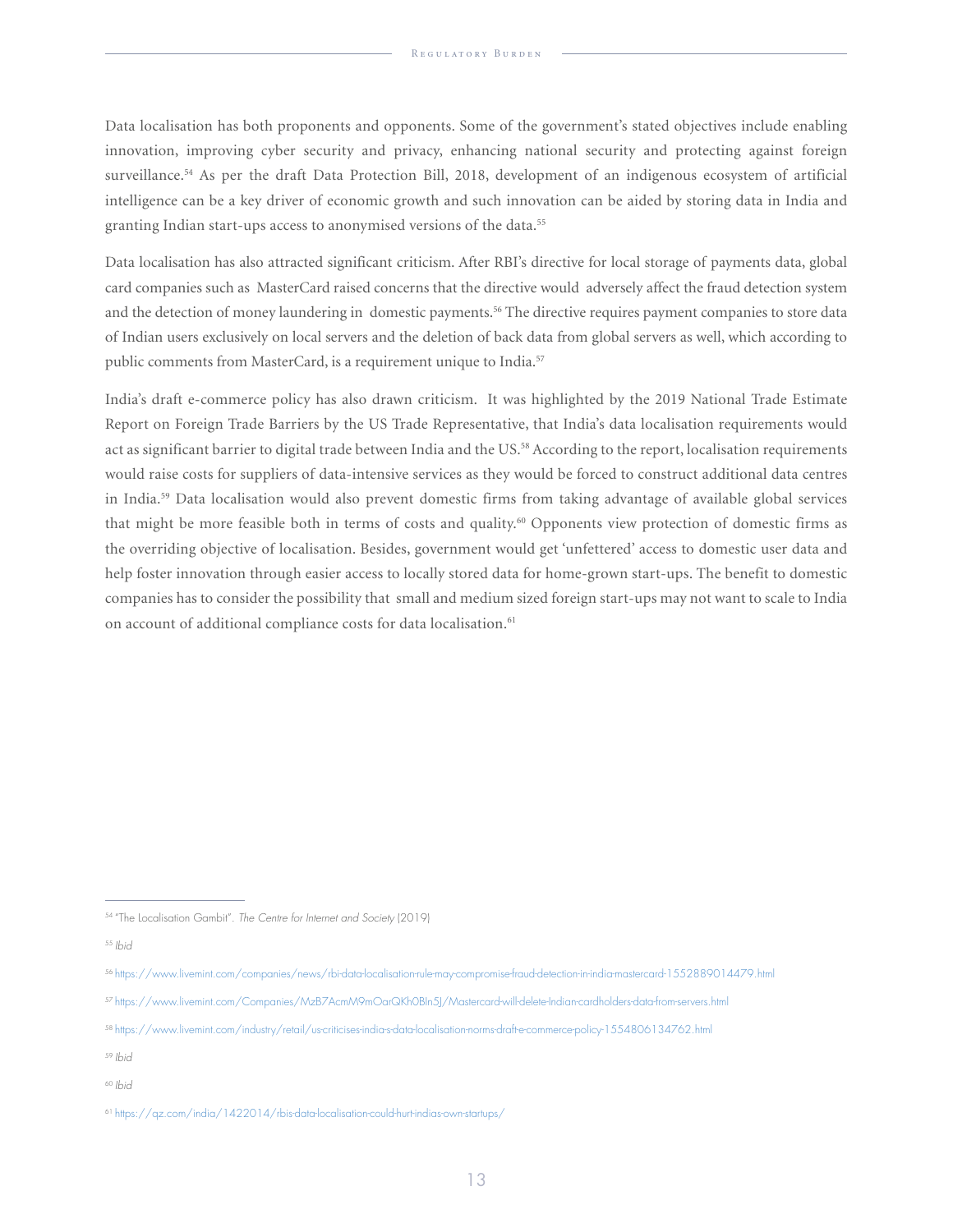# 3. IMPACT OF DATA LOCALISATION ON MSMES Insights from Case Studies and Stakeholder Interactions

Micro-small and medium enterprises (MSMEs) have been drivers of growth in the Indian economy. There are approximately 64 million MSMEs in India.62 The sector is the second largest creator of jobs in the country.63 According to the 73rd round of the NSS, the contribution of MSMEs to employment in terms of number of employees is over 110 million.64 In the period 2011-2016, micro-small and medium enterprises (MSMEs) contributed roughly 29 percent of India's GDP and over 30 percent of Gross Value added (GVA).<sup>65</sup> They are India's most important source of employment. In 2015-16 over 120 million found employment in MSMEs across India's diverse economic terrain. Many of these enterprises have demonstrated great initiative and innovation in use of digital services. The classification of such enterprises according to the MSME Development Act, 2006, is given in Appendix 1.



Source: Compiled by authors from the Annual Report (2017-18) of the Ministry of Micro, Small and Medium Enterprises

**Figure 3.1:** MSMEs' Contribution to GVA and GDP (2011 – 12 to 2015 – 16)

<sup>62 73</sup>rd Round of the NSS

<sup>&</sup>lt;sup>63</sup> https://yourstory.com/smbstory/how-msmes-are-helping-india-become-a-financially-i-hdxm3ljlqh/

<sup>64</sup> https://msme.gov.in/sites/default/files/MSME-AR-2017-18-Eng.pdf

<sup>65</sup> https://msme.gov.in/sites/default/files/MSME-AR-2017-18-Eng.pdf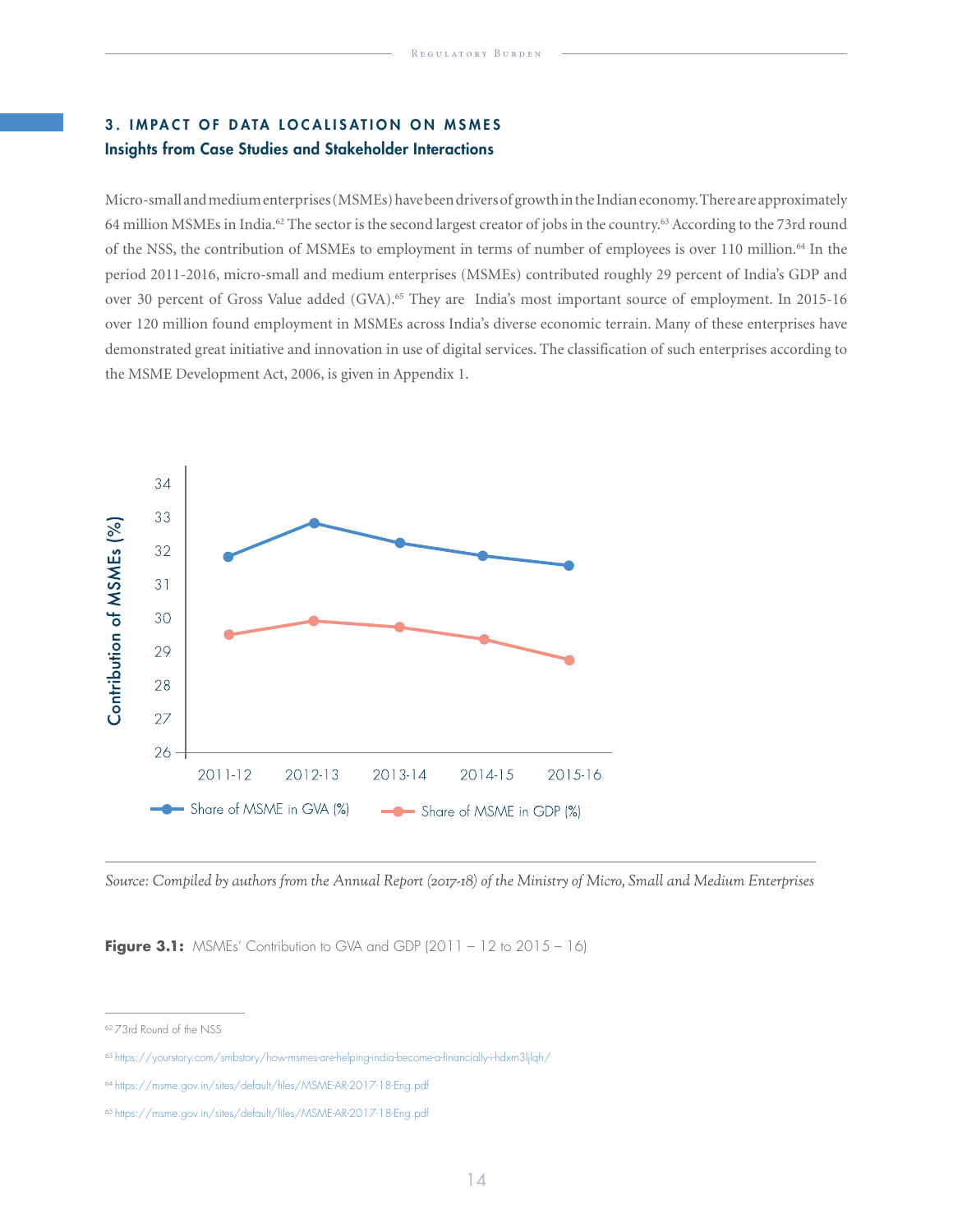Adoption of technology among MSMEs in India has not been uniform. A survey conducted by Yes Bank in January 2019 found that out of 2700 surveyed MSMEs, only 5 percent had adopted digital technology, where full scale technology adoption included the use of cloud services, account management software, digital banking etc.<sup>66</sup> The survey found that major hindrances to technology adoption among MSMEs in India, included lack of knowledge to choose the right technology solutions or of their impact on profitability, lack of skilled labour to operate technology, lack of trust in technology based solutions and high costs of equipment.<sup>67</sup> However, high levels of technology adoption were found in MSMEs in sectors like IT, ITeS, food processing, engineering, manufacturing, healthcare and pharmaceuticals.<sup>68</sup> MSMEs in education have also adopted technology. For example, an MSME, Safeducate, uses AI operated vans which act as virtual reality-led experiential centres for students and gives them glimpses of jobs in retail, manufacturing, warehousing etc.<sup>69</sup>

India also has a vibrant startup economy. According to a recent report by KPMG, the number of startups in India has increased from 7000 in 2008 to 50,000 in 2019 and one of the factors driving this explosion has been the rise of digital technology and opportunities in the digital economy.<sup>70</sup> According to a study by NetApp and Zinnov, B2B startups increased from 900 to 3200 between 2014 and 2018.71 More than 75 percent of India's B2B startups work in the areas of artificial intelligence, internet-of-things and robotic process automation, and these new technologies in turn have contributed to the rise of these startups.<sup>72</sup> Startups operate in a vast array of industries, ranging from financial services to hospitality, from e-commerce to education, logistics and many more. Several startups have attained unicorn status and enjoy valuations in upwards of billions of dollars. Examples include Paytm, OYO, Byju's, Swiggy etc. Popular startups such as Ola and Zomato have also scaled up to countries outside of India. Figure 3.2 gives a sector-wise distribution of tech-startups in India.

<sup>66</sup> https://www.financialexpress.com/industry/sme/only-5-msmes-have-fully-embraced-digital-technology-says-yes-bank-survey/1447985/

<sup>67</sup>*Ibid*

<sup>68</sup>*Ibid*

<sup>69</sup> https://yourstory.com/smbstory/indian-msmes-too-are-adopting-technological-innova

<sup>70</sup> https://entrackr.com/2019/02/startups-india-grew-50k-2019/

<sup>71</sup> https://yourstory.com/2019/05/b2b-tech-startups-india-netapp-zinnov

<sup>72</sup> *Ibid*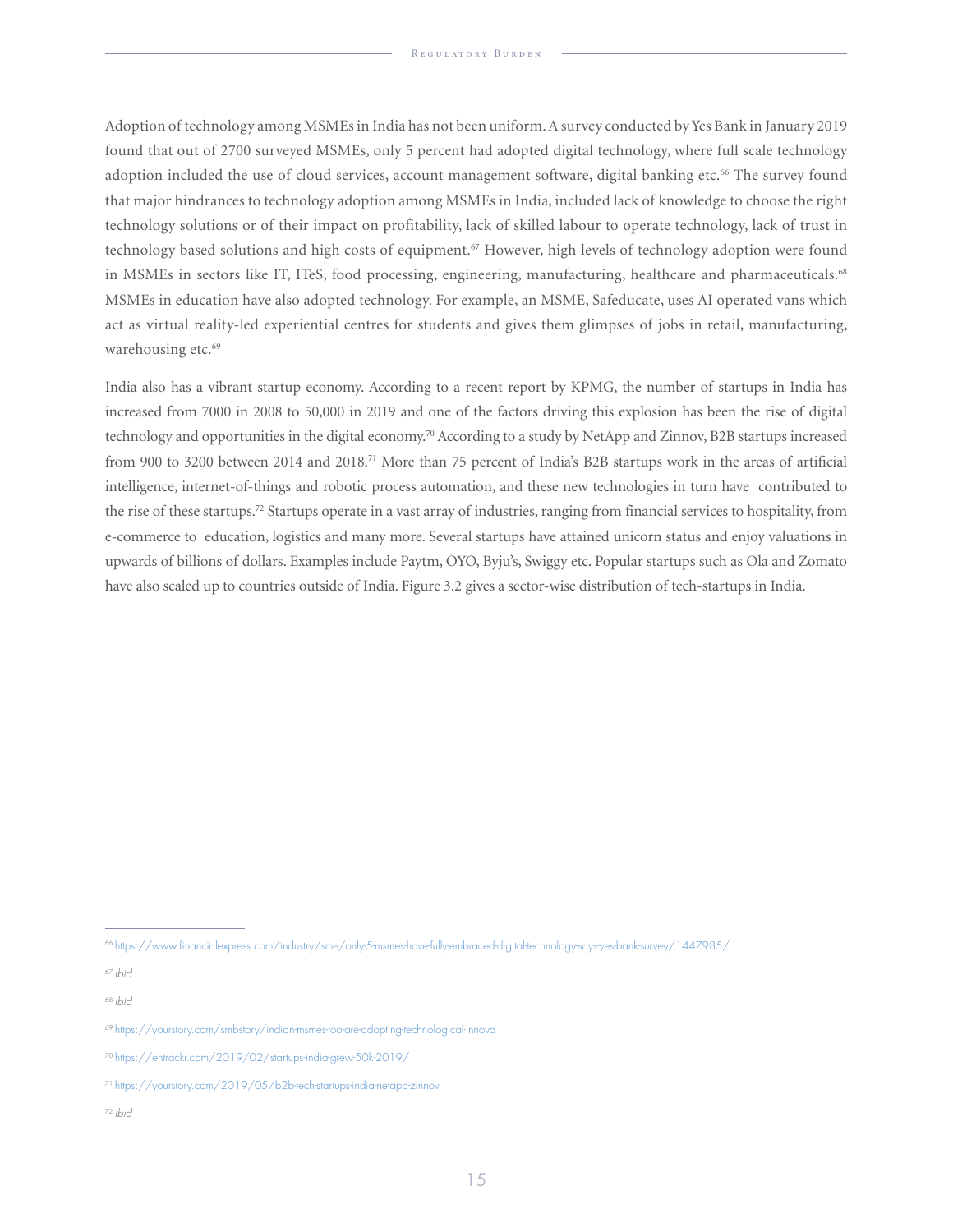

Source: Compiled by authors from "Maharashtra and the exciting growth of its startup ecosystem", KPMG, February 2019

Figure 3.2: Sector-wise Distribution of Tech-Startups in India

#### 3.1 Framework for Selection of Case Studies

The analysis in this section is based on 10 in-depth interviews with MSMEs as well as MSME associations. Our sample consists of 8 enterprises and 2 MSME associations. The focus, however, has been on those with internet-based delivery models. We have attempted to cover a diverse set of sectors. The number of employees in the companies has been used to classify them as into micro, small or medium enterprises. As per OECD's classification, micro enterprises have less than 10 employees, small enterprises have 10 to 49 employees, medium-sized enterprises have 50 to 249 employees and large enterprises employ 250 or more people.<sup>73</sup> To respect the confidentiality of the inputs provided by stakeholders, the analysis has been anonymised. 7 out of the 8 enterprises are of Indian origin with their offices located in India. 1 enterprise is of foreign origin with its headquarters located in the UK and an operational office in India. Through the case study analysis, we have attempted to provide a nuanced understanding of the use of data in small businesses, their data management processes, quantum of cross-border data flows, and their awareness of policies on data security. We also attempt to capture the compliance costs and regulatory burden due to data localisation policies. It is clear even from our early analysis that the ability of MSMEs to adapt to data localisation is evidently heterogeneous. Table 3.1 provides an overview of the stakeholders interviewed.

<sup>73</sup> https://data.oecd.org/entrepreneur/enterprises-by-business-size.htm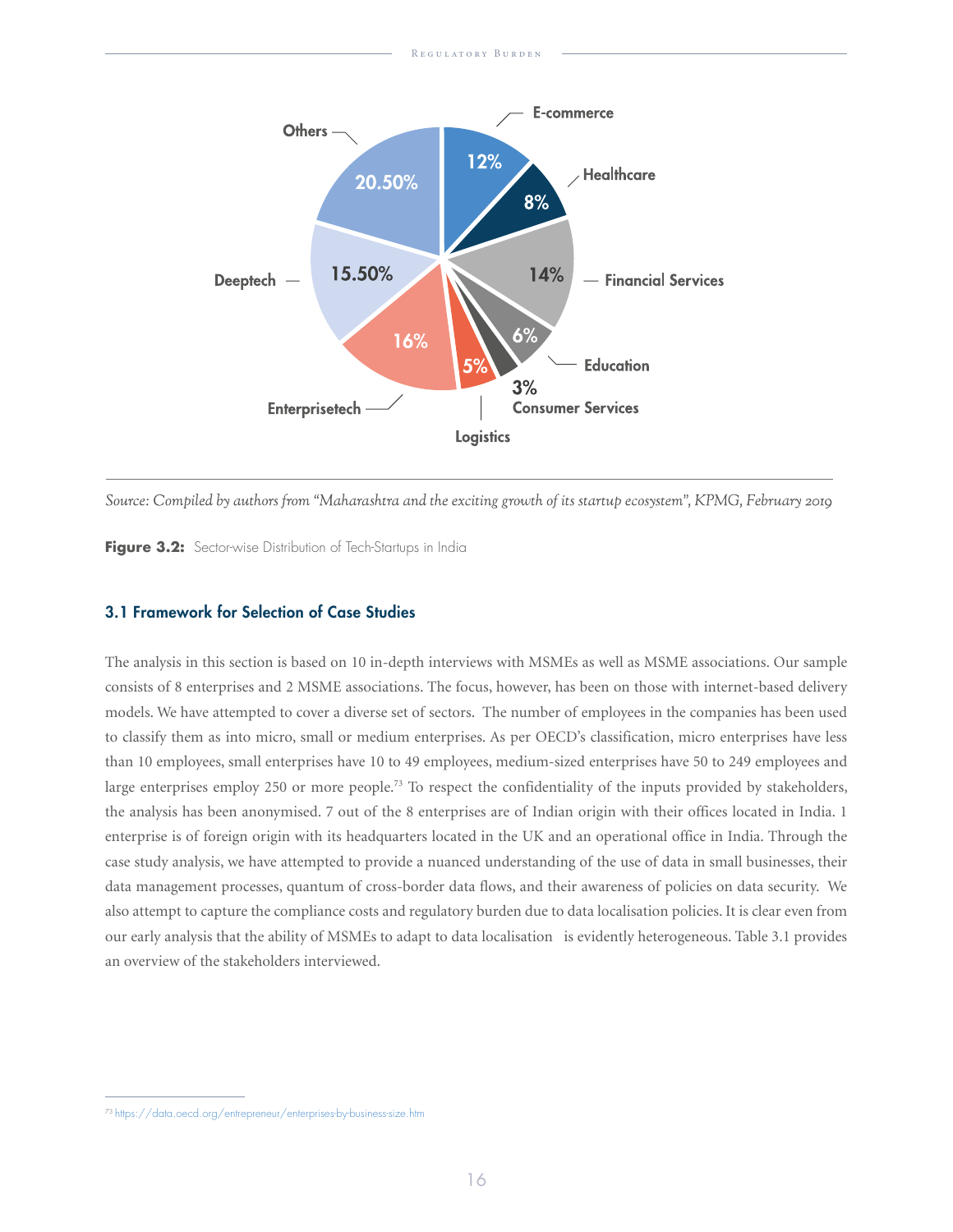| MSME Association 2 | MSME Association 1          | and Marketing Services<br>Management Consulting | Software Products<br>Digital Marketing and                         | ment<br>Research and Develop- | cial Services<br>Agriculture and Finan- | Бuļ<br>Education and Network-                      | es (SaaS)<br>IT Software and Servic-                                                                                                                            | Marketing<br>Education and Digital                                                                                                           | Financial Services         | <b>Sector</b><br>of Operation                 |
|--------------------|-----------------------------|-------------------------------------------------|--------------------------------------------------------------------|-------------------------------|-----------------------------------------|----------------------------------------------------|-----------------------------------------------------------------------------------------------------------------------------------------------------------------|----------------------------------------------------------------------------------------------------------------------------------------------|----------------------------|-----------------------------------------------|
| Not applicable     | Not applicable              | Private                                         | Private                                                            | Private                       | Private                                 | Private                                            | Private                                                                                                                                                         | Partnership                                                                                                                                  | Private                    | <u>ganisation</u><br>Type of Or-              |
| <b>2005</b>        | available<br>No information | 2014                                            | 2015                                                               | 2012                          | 2015                                    | 2015                                               | 2008                                                                                                                                                            | <b>2005</b>                                                                                                                                  | 2015                       | <b>Poration</b><br>Year of Incor-             |
| Not applicable     | Not applicable              | $\geq -10$                                      | $2 - 10$                                                           | luodol<br>7 plus contractual  | $\frac{1}{1} - \frac{1}{1}$             | $11 - 50$                                          | 51 - 200                                                                                                                                                        | 51 - 200                                                                                                                                     | $51 - 200$                 | $\frac{2}{9}$<br>Of Employees                 |
| Not applicable     | Not applicable              | Micro enterprise                                | Micro enterprise                                                   | Micro enterprise              | Micro enterprise                        | Small enterprise                                   | enterprise<br>Medium-sized                                                                                                                                      | enterprise<br>Medium-sized                                                                                                                   | enterprise<br>Medium-sized | of Enterprise<br>Classification               |
| India              | India                       | United<br>Kingdom                               | India                                                              | India                         | lhdia                                   | lndia                                              | lndia                                                                                                                                                           | lndia                                                                                                                                        | India                      | quarters<br><b>Company</b>                    |
| lndia              | India                       | India and OK: Clients accoss #e xock            | India and overseas.<br>Office located in India. Clients located in | India                         | India                                   | India. Their users are spread across the<br>world. | across the world.<br>business model allows them to have clients<br>world, primarily in the United States. Their<br>Located in India, but has clients across the | lows them to prove clients accoss the world<br>the United States. Their business model al-<br>Located in India, but has clients primarily in | India                      | Origin/ Head- Country/ Countries of Operation |

*Source: Compiled by authors based on stakeholder interviews*

Table 3.1: Case Study Framework **Table 3.1:** Case Study Framework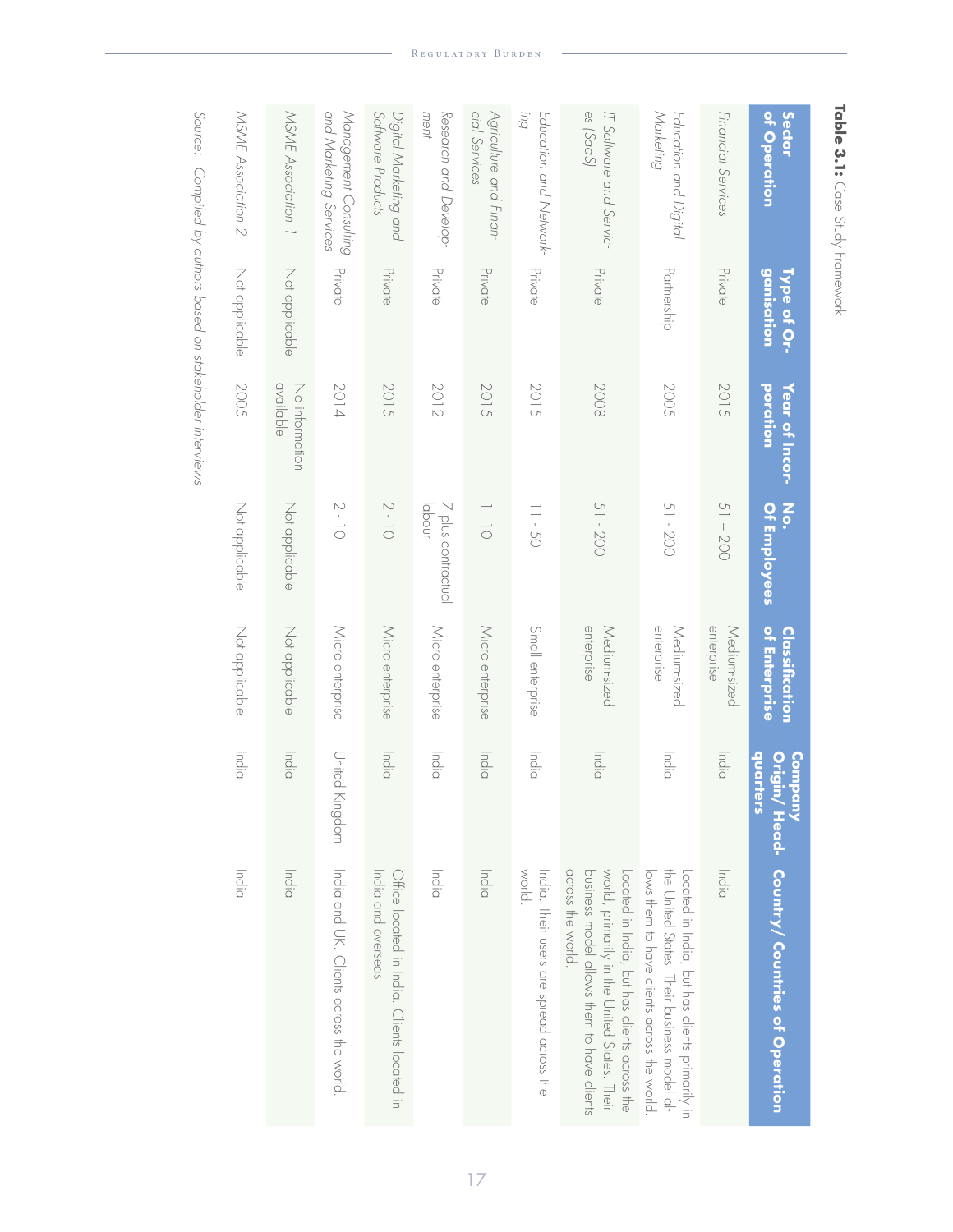#### 3.2 Findings from Case Studies

MSMEs rely on digital technologies to varying extents. Not all of them store or process personal data. Dependence of their business on data transfer across national borders varies widely. In most cases, the impact of data localisation would depend on multiple factors. These include, inter alia, the nature of the MSME's business, its location, demography of its customers, as well as of its competitors etc. It is therefore possible that a large Indian e-commerce service targeting overseas customers may escape the immediate impact of data localisation. On the other hand, a taxi service, with a predominantly local customer base could face new compliance challenges, if the data is currently stored overseas and if data localisation measures were to be enforced. Any analysis of impact of data localisation on MSMEs is therefore best seen as indicative.

The findings from our analysis have been discussed under three themes – *data storage and management processes of SMEs* (highlighting sector wise variations), *impact of data localisation on MSMEs*, and *opinions and preferences for policy*, as indicated by MSMEs. Appendix 2 provides company wise details.

#### **3.2.1 Data Storage and Management Practices**

MSMEs typically have limited resources and are unable to invest too much in building in-house IT infrastructure. All enterprises in our sample reported storing personal data, albeit in varying quantities and with varying degrees of sensitivity. Instead of running their own data centres, all enterprises reported using third party cloud service providers. There was a wide preference for international cloud service providers like AWS, Google and Azure, over Indian cloud service providers. The primary reason cited by MSMEs is the high quality of associated services, such as, for example, sophisticated AI analytics offered by AWS in its overseas data centres. There is also a general perception that data security arrangements of international cloud service providers such as AWS, Google and Microsoft, are stronger relative to their Indian counterparts. Enterprises highlighted that using international cloud storage was more flexible and cost effective.

Except for an enterprise in the edutech sector, all enterprises highlighted enhanced security on third party clouds. The edutech company reported that after scaling up significantly, it would invest in its own data centre located in India, preferably in the vicinity of its physical location, for ease of access. Currently, it reported storing its data on a third-party cloud located in India. According to it, security would be enhanced in its own data centre. Despite the operating expenses, in-house data storage infrastructure would be an asset if it went in for public listing in the future. Most of the enterprises in our sample reported that a large proportion of their clients belonged to countries like the US. This was one of the primary reasons cited for storing their data in countries outside of India.

The most popular choice of location for data storage by MSMEs seemed to be the US, followed closely by Singapore. The basket of services available overseas was more diverse and the cost of data storage and processing much lower. It was highlighted that international cloud service providers introduced new features and services first in these data centres, before they were introduced in India, (presumably because Indian data centres of international service providers are relatively new and have been operational only in the last few years). However, this makes data storage outside India an important competitive advantage.

A financial services startup of Indian origin, which operates exclusively in India, reported that following the RBI's directive to store payments data in India, it had to migrate their data stored on cloud in Singapore. This was the only enterprise in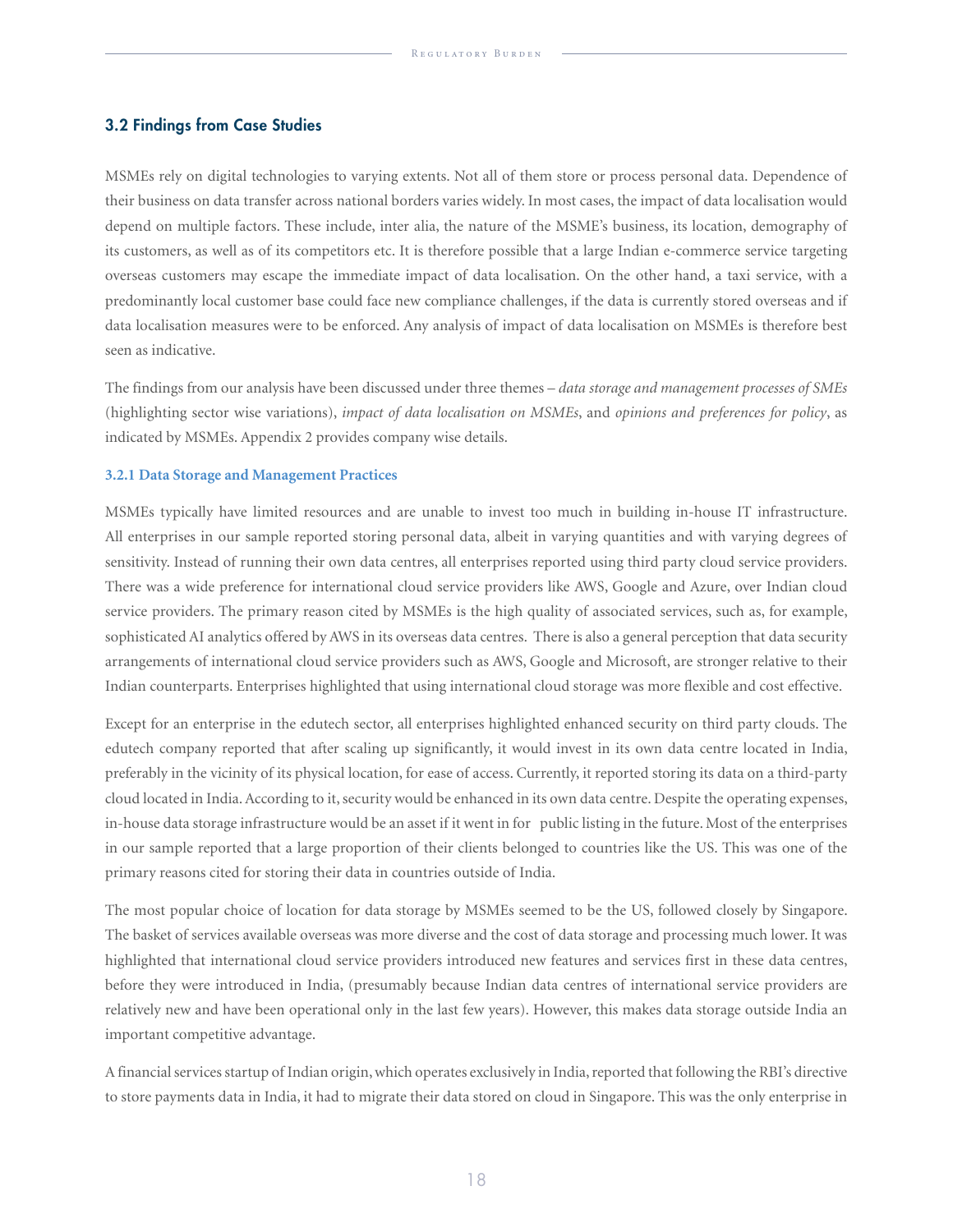our sample that reported segregating sensitive data of users from the overall data collected. They reported that this data is stored separately and encrypted, following industry encryption standards.

A crucial problem, however, is that not all MSMEs segregate personal and sensitive personal data from the overall data they collect. MSMEs with overseas customers did not report segregating data by geography. Moreover, there was a serious lack of awareness about policies related to data. An edutech-cum-digital marketing MSME acknowledged limited understanding of data usage, storage and security and being unaware of steps to strengthen security and address data breaches. An MSME organization highlighted that this lack of education and awareness puts MSMEs at the risk of inadvertently violating the law and therefore, bearing its consequences.

All the MSMEs in our sample routed their payments through a third-party payments gateway and therefore did not store any financial data. A logistics company that has recently diversified into fintech and works with NBFCs to extend credit to farmers reported storing financial data. However, it is not yet compliant with RBI's guidelines for local storage of payments data. It also exhibited a preference for foreign cloud service providers over their Indian counterparts citing the lack of full stack of options with the latter. They observed that foreign cloud services offered better compatibility between front and end user applications. This was an important consideration for businesses like theirs that are driven by technology.

A management consulting and marketing enterprise of foreign origin operating in India, reported storing data on platforms like Dropbox and Boxcrypter, that have their data centres located outside of India. The company highlighted that none of its clients have requested for their data to be stored in India, thus far. It noted that while it is possible to move their data storage infrastructure to India, it would involve additional costs and inconvenience. Furthermore, according to it, there was overall reluctance among the business community in the EU to store data in India due mainly to concerns about India's data security infrastructure and power shortages. This can act as a crucial impediment to building and maintaining data centres in India. Thus, for most MSMEs interviewed for this study, India did not seem to be a natural choice for data storage and management. Most of them reported a preference for storing data outside India because of a high proportion of overseas customers. Except for the edutech company in our sample, none of the other enterprises had their data localised. Moreover, there was a clear preference for international cloud service providers as compared to Indian cloud service providers, as the latter's services were perceived to be expensive and often short of global standards. Some even expressed concerns about the level of data security in Indian data centres. The edutech-cum-digital marketing enterprise expressed concerns over the nearly non-existent data security framework. Some stakeholders felt foreign governments to be more supportive of high quality data storage infrastructure in their countries.

#### **3.2.2 Impact of Data Localisation**

The impact of data localisation appears to vary between sectors. While some enterprises reported a significant cost burden, some others have reported no potential impact. A software products and services company reported storing limited amount of personal data about their customers. Moreover, only 5 percent of their customers are from India. Therefore, for complying with data localisation, they would have to segregate Indian citizens' data from the rest of the data. Considering the small consumer base, such segregation would incur high costs and compliance to data localisation would be challenging. It would lead to an increase in their development and maintenance costs. At the application level, the cost incurred was estimated to be Rs. 200,000 - 250,000, while changes in data storage infrastructure could entail an additional Rs. 15,000 per month. It would also be difficult for the enterprise to maintain multiple data storage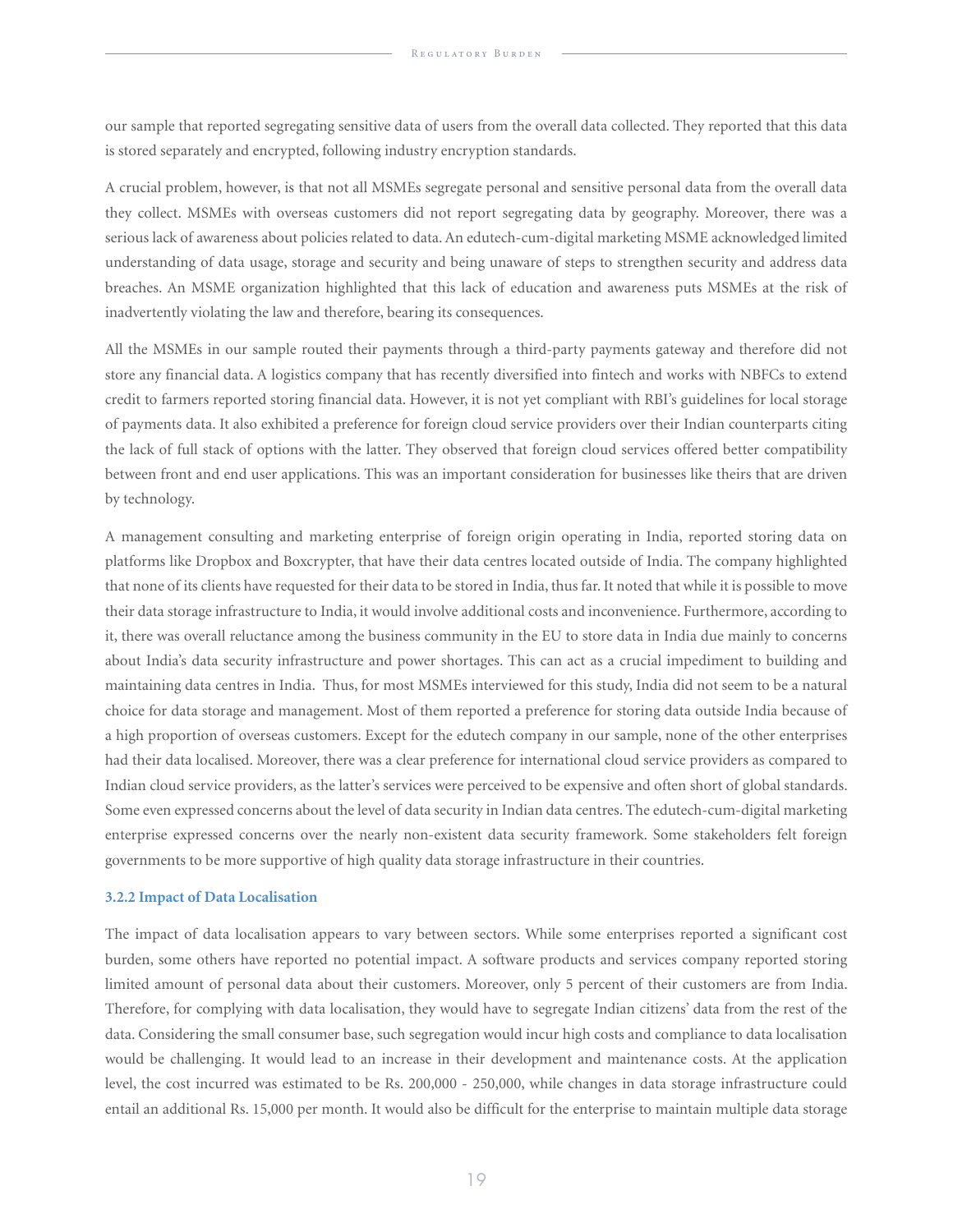infrastructure. Overall, data localisation could entail 10 percent to 15 percent additional costs including management overheads.

Similarly, a digital marketing and software products company highlighted that only 5 percent to 10 percent of all its data belongs to Indian citizens. Therefore, segregating this data would be challenging. In the event of a data localisation mandate, the enterprise would have to buy server space and establish a separate team to handle data management. The additional cost of compliance for the enterprise was estimated to be at least, Rs. 100,000 per month. For a micro enterprise this could be a significant burden. They also highlighted that with the already higher costs due to goods and services tax (GST), additional costs from data localisation could render the business unviable. Furthermore, cost increases and compliance with data localisation might be easier for big companies owing to their economies of scale and bargaining power. In the event of data localisation, the company could be compelled to shift to a possibly cheaper but poorer quality service even though those provided by the bigger and global market players were superior to their Indian counterparts. Their costs could rise by typically 40 percent if they were to move to an Indian cloud service provider offering services of comparable quality.

For an edutech-cum-digital marketing enterprise, with all its clients based outside of India, data localisation laws in India may not apply directly. However, the impact could be indirect. The enterprise reported storing personal data, such as, database of students and their details, in case of foreign universities which are its clients. Therefore, if it were to store personal data of students enrolled in a foreign university, which is its client, then the database might include personal data of the university's Indian students which might be subject to localisation requirements. The enterprise also cited examples of some Indian citizens who run businesses in Dubai and use their digital marketing services. In such cases, it is impossible for the company to segregate the data. Data segregation and compliance costs incurred would be at least US\$ 15,000. This estimate was based on the cost incurred by the enterprise to carry out third party data security audits sought by one of their clients. The value highlights the cost of restructuring servers and carrying out a vulnerability assessment. However, they mentioned that this would be a one-time cost.

Despite being part of several industry bodies, MSMEs highlight an acute lack of knowledge of GDPR or data protection in general. There are few consultants to guide them on implications of data breaches. The cost estimate provided by them would probably be incurred if they hire a third-party agency to segregate the data, set up more servers and do a vulnerability assessment to assure data security. Currently the company pays Rs. 25,000 to a global cloud service provider and expects this cost to double if it has to comply with data localisation rules. Furthermore, as a company operating in India, its biggest competitive advantage comes from its lower operating costs. This would be lost if some of the additional compliance costs had to be transferred to their customers. Therefore, the costs of data localisation would make their business less competitive and hurt profits.

As discussed in the previous subsection, MSMEs in our sample reported using third party payment gateways. RBI's guidelines in April 2018 mandating local storage of payments data affected several companies in the sector, both big and small. Two of the enterprises in our sample – the aforementioned edutech-cum-digital marketing enterprise and a software products and services enterprise – reported using the services of a global payment gateway for transactions on their website. If these payments companies incur significant compliance costs, it is likely that they would have to transfer some of the costs to their customers. If the cost burden is exceptionally high, they may need to shut operations. Both enterprises highlighted the importance of using a payment gateway set up by globally trusted brands. The edutech-cum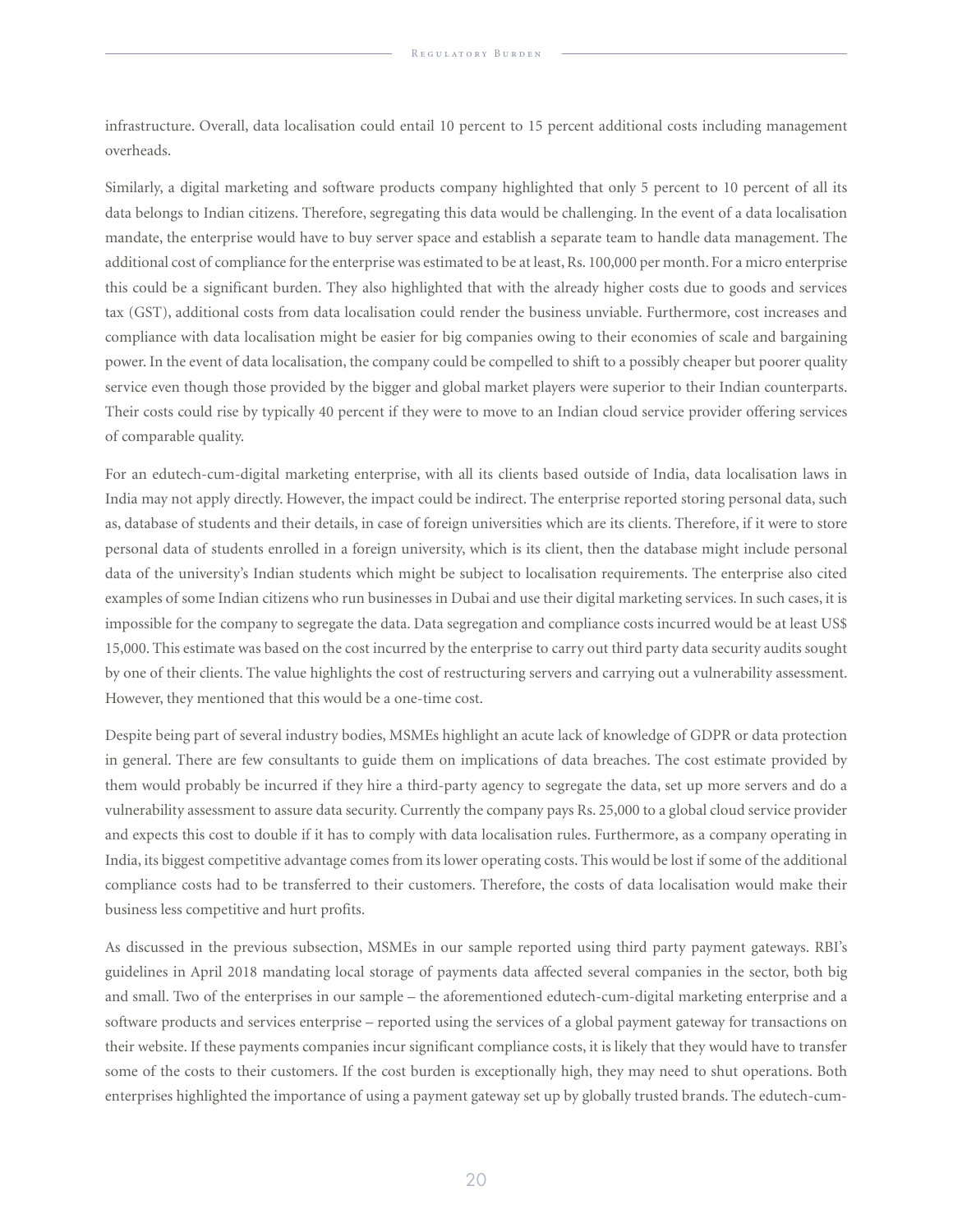digital marketing enterprise highlighted that their business could close down without such a global payments gateway. In the absence of an internationally reputed brand, their customers would be concerned about the security of their transactions. Prominent global payments companies, it was reported, have buyer and seller protection programs to build trust in the security of transactions. The enterprise currently pays approximately 7 percent of its earnings to avail the services of the payment gateway. It would hurt their profit margin, if compliance costs incurred by the payments company were to trickle down to the enterprise.

The aforementioned software products and services company, as well as a digital marketing enterprise reported that they would consider setting up a subsidiary in another country to process payments there if compliance costs of their chosen payments gateway were to trickle down to them, The software services enterprise observed that they would switch to using services of a company like Strike that offers a feature called Strike Atlas that would help them launch a legal entity/ subsidiary in the US which would not be subject to RBI guidelines. This alternative, it was mentioned would be more cost effective. Currently, the company pays 10 percent of its total revenue to the payment gateway. This includes costs of currency exchange which would be considerably lower with such a US subsidiary. This would also be a superior option for the company's US clients. However, this would hurt India's export revenue.

A management consulting and marketing company, headquartered in the UK and operating in India highlighted that data localisation rules would compel them to operate two data centres – one in India and another overseas. This is because its work in both locations is heavily integrated. While it would be possible for the company to shift its entire data storage infrastructure to India, there would be uncertainty surrounding the level of security and the quality of storage services would have to match up to those they avail of overseas. They would require regular audits of internal systems of third party providers of data storage services to ensure quality and data security. There would be upfront costs involved in checking their compliance with Indian data localisation requirements. Data localisation could therefore add a layer of complexity to the operations of foreign firms in India, and dent the ease of doing business. According to the company, rates of data storage on cloud are designed with big businesses in mind.

The same MSME highlighted another complexity stemming from data localisation. This related to increasing use of SaaS ("Software as a Service") applications such as, for example, the Zoho suite targeted to MSMEs. The MSME would have little say or control on choice of data centres by providers of SaaS services. It mentioned also that apart from financial costs of compliance with data localisation, teams in additional locations would need to be trained to understand the regulations and the conditions for compliance. This would add to the costs already incurred in complying with the GDPR.

Some enterprises, however, reported that there would be no impact of data localisation on them. For an edutech company, that already has its data localised, argues that localisation of data is important and would be beneficial to Indian MSMEs and startups. A logistics-cum-fintech enterprise reported that although they currently store their data on cloud in the US, the quantum of that data is not very large. so their migration costs would be low. Another logistics enterprise that has preemptively localised its data reported that the reason behind such a step was to avoid a surprise implementation of data localisation rules since a shorter time window to comply could raise costs. A research organisation we interviewed, did not report storing any personal data apart from that of their own employees. However, it reported storing this data in its own servers, and therefore already localised. An MSME association was of the belief that data localisation is an anti-free trade and anti-innovation measure, as innovation can foster only in a free market environment. None of the enterprises, except for the edutech enterprise believed that location of data storage determined its security. Enterprises were also of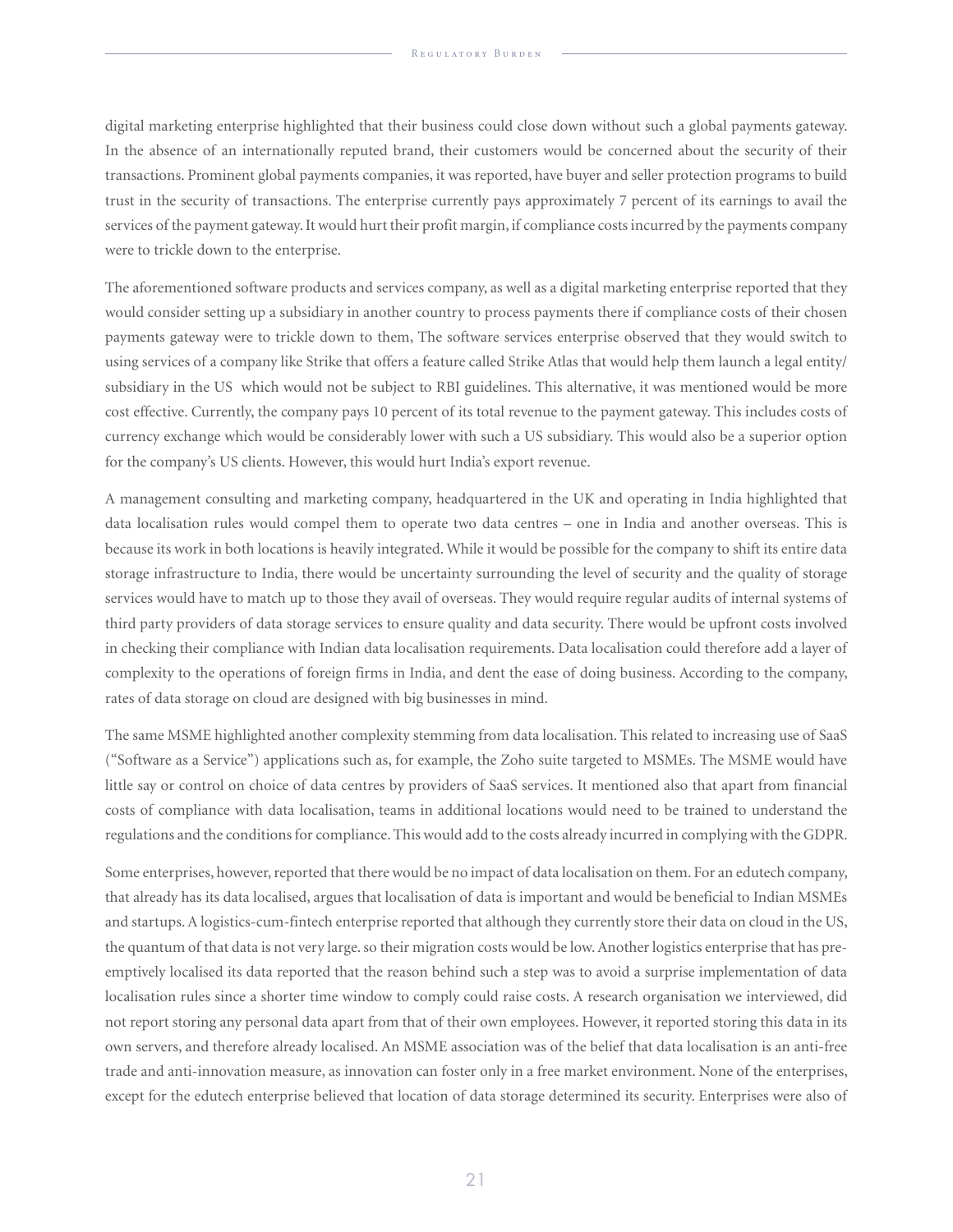the view that forcing data localisation on MSMEs could put some out of business in India, thus jeopardising a critical driver of the economy and hurt revenue to the state.

#### **3.2.3 MSME perspective on Policies for data protection and security**

The predominant concern of MSMEs and associated stakeholders was their acute lack of awareness of policies surrounding data privacy. The resounding suggestion for policy was twofold – first, to educate MSMEs on the benefits of leveraging the digital economy and data to grow their businesses and second, to disseminate information on laws governing the data economy and firms' regulatory obligations. An MSME association observed that currently, MSMEs are not even aware of the amount of data used or created by them and are therefore its regulatory implications. For instance, for enterprises in the logistics and shipping sector, pushing out shipments generates a lot of data. MSME's are often unmindful of opportunities it represents and the regulatory challenges it poses. MSMEs typically lack knowledge on where their data would be most secure. This can make compliance to data localisation challenging, particularly for the more traditional MSMEs. However, the approach towards data storage and security among MSMEs in India is largely casual.

In view of this, stakeholders suggested that the government should give MSMEs sufficient time to understand, adopt and adapt to new policies. The government should disseminate information on regulatory changes more effectively. Often MSMEs are not aware of changes in regulations and might unwittingly end up on the wrong side of the law. Their costs might also suddenly increase if regulation requires them to migrate their data from overseas servers to those in India. Most MSMEs in our sample felt that apart from significant costs to their businesses, data localisation would not enhance data security as the physical location of data is immaterial to the security of data. One of the enterprises suggested that a more effective strategy to ensure security of data might be to assign a government body or agency to conduct an audit of the data management practices of enterprises operating in India.

Enterprises also expressed their concern about the poor data security infrastructure and ecosystem in India, improvement of which they believed, is a pre-requisite to any local data storage and management requirements. Stakeholders highlighted the advanced data storage ecosystems in other countries and the active contribution of those governments into creating it. Finally, data localisation and consequentially, migration of data to India from another country might entail a significant cost burden for MSMEs which might put their entire businesses at risk.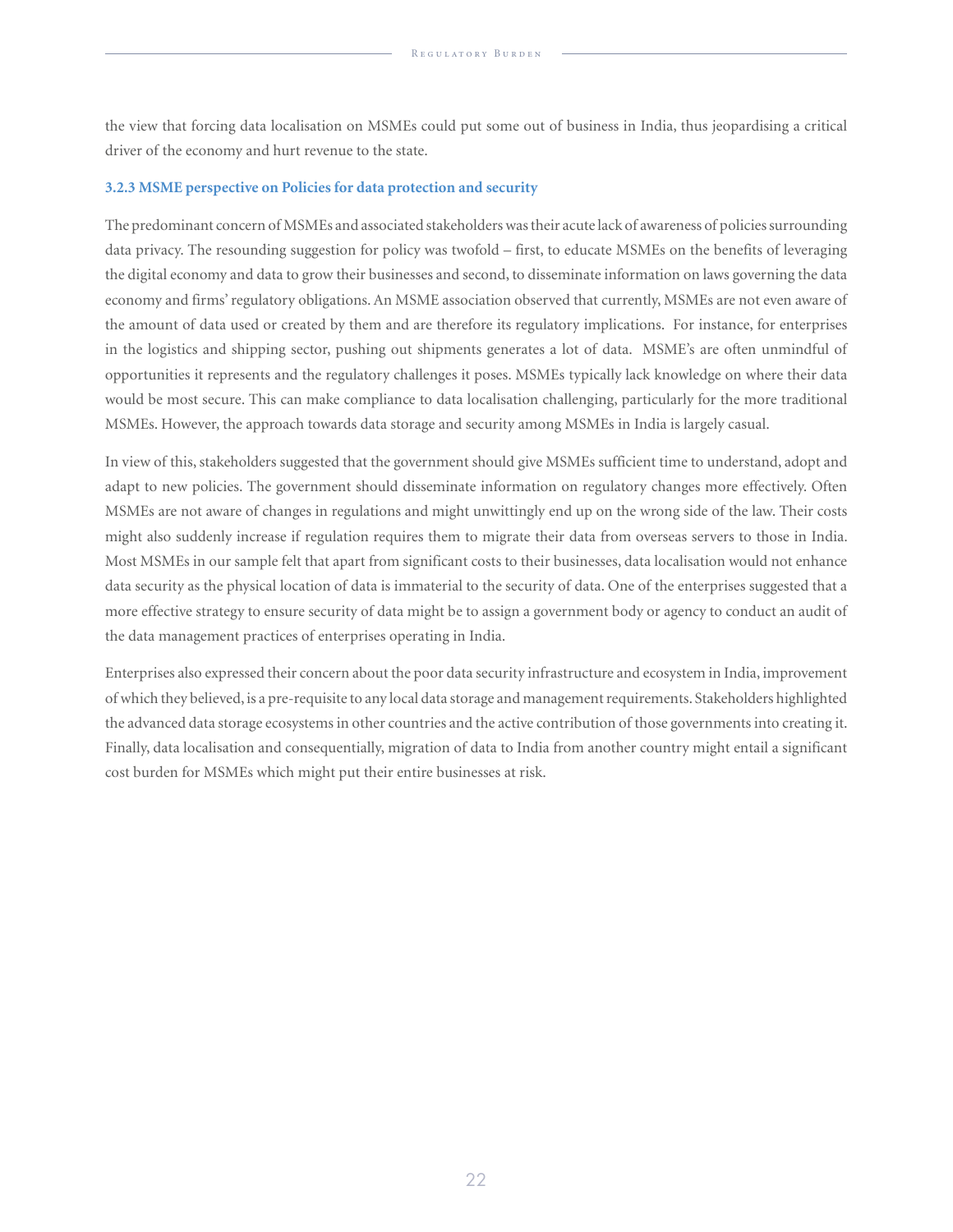#### 4. CONCLUSION AND POLICY RECOMMENDATIONS

There are two distinct sides to the data localisation debate in India – one that argues that data localisation will improve the security of citizen data, boost the domestic digital economy and make India the next big data hub; the other side argues that the costs to businesses arising from data localisation will far outweigh the benefits, will raise the cost of doing business in India and that unfettered government access to citizens' data raises questions about state surveillance and violation of privacy.

Several studies in the existing literature have attempted to quantify the economic costs of data localisation. The approaches and the overarching narrative have, however, focused mainly on the impact on big businesses. This study has attempted to estimate the regulatory burden on micro-small and medium-sized enterprises in India, arising from data localisation measures. MSMEs have been a key driver of growth for India's economy, contributing substantially to the country's GDP and employment. In recent years, the burgeoning number of startups, many of them with internet-based delivery models, has been India's innovation hotbed. The benefits and efficiencies accruing to MSMEs and startups from seamless flow of data across borders make them key stakeholders in the data localisation discourse. Therefore, it is essential that the impact of data localisation on the smaller enterprises is carefully estimated and understood and reflected in policy. It is critical that the implications of data localisation measures on MSME are taken into consideration by policy makers, especially because several other interventions are being put together by the government to boost MSMEs. For instance, credit delivery mechanisms are sought to be eased and interest rates lowered to encourage such enterprises.74 It should not be the case that what the government gives with one hand, it takes away with another.<sup>75</sup> Small businesses and startups rely on cloud computing services, which saves them huge amounts of capital investment to buy computer hardware.76 A 2015 study by the Leviathan Security Group finds that local companies would have to pay 30 – 60 percent more for their computing needs, in the event of a forced data localisation legislation. A consistent and integrated approach is essential if MSMEs are expected to play the role envisioned for them in the overall growth strategy.

The present study is, by its very nature, unable to study security considerations that have been invoked by the Sri Krishna Committee and others to justify data localisation. There is little publicly available data to scrutinise whether such a linkage is justified or whether data localization is an adequate and proportional response to privacy and security risks, if any of unfettered data transfer. We therefore focus on economic consequences of data localisation.

This study presents 10 use cases of MSMEs and MSME associations to provide a granular snapshot view of their data management practices, the regulatory challenges faced by them, the use of data in their business processes, quantum of cross-border data flows, impact of data localisation and their policy preferences. We find a mixed bag of responses – while some MSMEs report to be particularly vulnerable to data localisation, some others do not get impacted at all. It emerges that MSMEs might be less able to withstand costs of data localisation, as compared to bigger companies owing to economies of scale and bargaining power enjoyed by the latter. There is also a critical lack of awareness about policies surrounding data management and privacy in general, among MSMEs. Surprise implementation of regulations might

<sup>74</sup> See a list of government schemes for MSMEs here: https://msme.gov.in/all-schemes

<sup>75</sup> The Government of India has rolled out several schemes for the benefit of MSMEs (see footnote 73). For example, the Credit Guarantee Trust Fund for Micro and Small Enterprises, under which a collateral free loan up to a Rs.100 lakh limit is made available to individual enterprises on payment of a guarantee fee to the bank by the concerned enterprise.

<sup>76</sup> Justice B.N. Srikrishna Committee, "White Paper of the Committee of Experts on a Data Protection Framework for India" (2017)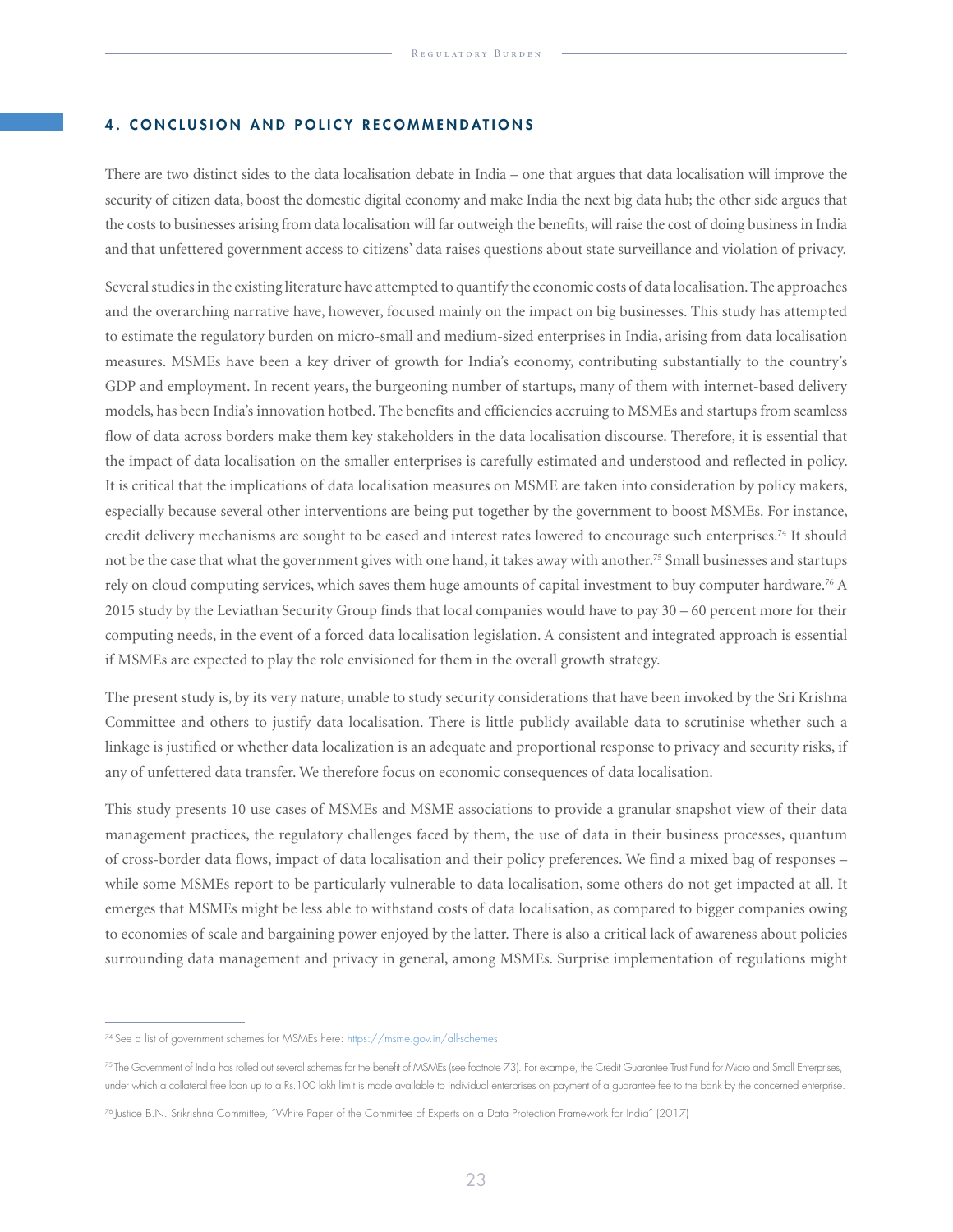have serious consequences for them in terms of shorter time windows for compliance. Higher compliance costs could make some MSMEs businesses commercially unviable. Moreover, lack of awareness regarding changes in regulations might inadvertently place them on the wrong side of the law. MSMEs have repeatedly stressed on the importance of improving the data storage ecosystem in India as a crucial pre-requisite before any measures of data localisation are enforced.

There is insufficient empirical data to arrive at a quantitative estimate for the impact of data localisation on MSMEs. However, our qualitative analysis provides some interesting insights. Through this study, we do not attempt to judge the efficacy of data localisation as a policy. The focus has been to bring out the challenges and opportunities, particularly in economic terms, which lie ahead for MSMEs in the event of a data localisation mandate in India. Following from the analysis presented in this study, we outline the following broad policy considerations that attempt to strike a balance between achieving the government's stated objectives and minimising the unintended consequences of data localisation.

**Increase awareness of MSMEs about data privacy and security** – the lack of awareness of MSMEs of the opportunities from and regulatory challenges posed by data-based businesses, are causes of concern. Governments can initiate public dissemination of such information for the benefit of MSMEs.

**Enhance access to and security of data storage infrastructure in India** – the cost of data storage appears to be higher in India as compared to alternative data server locations. Moreover, businesses typically seem to place less trust in the security provided by Indian data centres. Indian cloud service providers, do not yet provide several sophisticated services that global cloud service providers do.

**Provide a sufficient time window for smaller businesses to adapt to policy changes** – surprise implementations and consequently high compliance costs can make several MSMEs unviable. More lead time will allow them to plan ahead and spread out their costs.

**Consider data security audits and vulnerability assessments as an alternative to data localisation** – considering that one of the foremost objectives of data localisation is to secure citizens' data, rather than enforcing blanket data localisation, the government can instead consider security audits and vulnerability assessments of businesses, and undertake corrective measures accordingly.

**Data localisation might potentially hamper innovation** – small businesses, particularly startups have been the hotbed of innovation in India and across the world. They have devised innovative business models to provide services of value to individuals and the economy at large. Data localisation might also discourage foreign MSMEs to enter the Indian marketas the compliance costs would likely be unaffordable to them. In the long run, this is likely to hamper innovation in India and make the economy increasingly inward-looking.

**Economic benefits of data localisation are better realized through market mechanisms** - edge computing and the need for lower latency services is already encouraging players to store data closer to users' locations. Government and regulators can do much to remove existing barriers to investment in data centres. They could provide a mix of fiscal and other incentives to attract players to expand data centre infrastructure in India.

**Data localisation might risk picking winners in a competitive market** – the high ongoing compliance costs might force many MSMEs to shut shop, which will leave the market with only the relatively bigger sized enterprises which can afford to keep themselves afloat even in the face of additional recurring costs.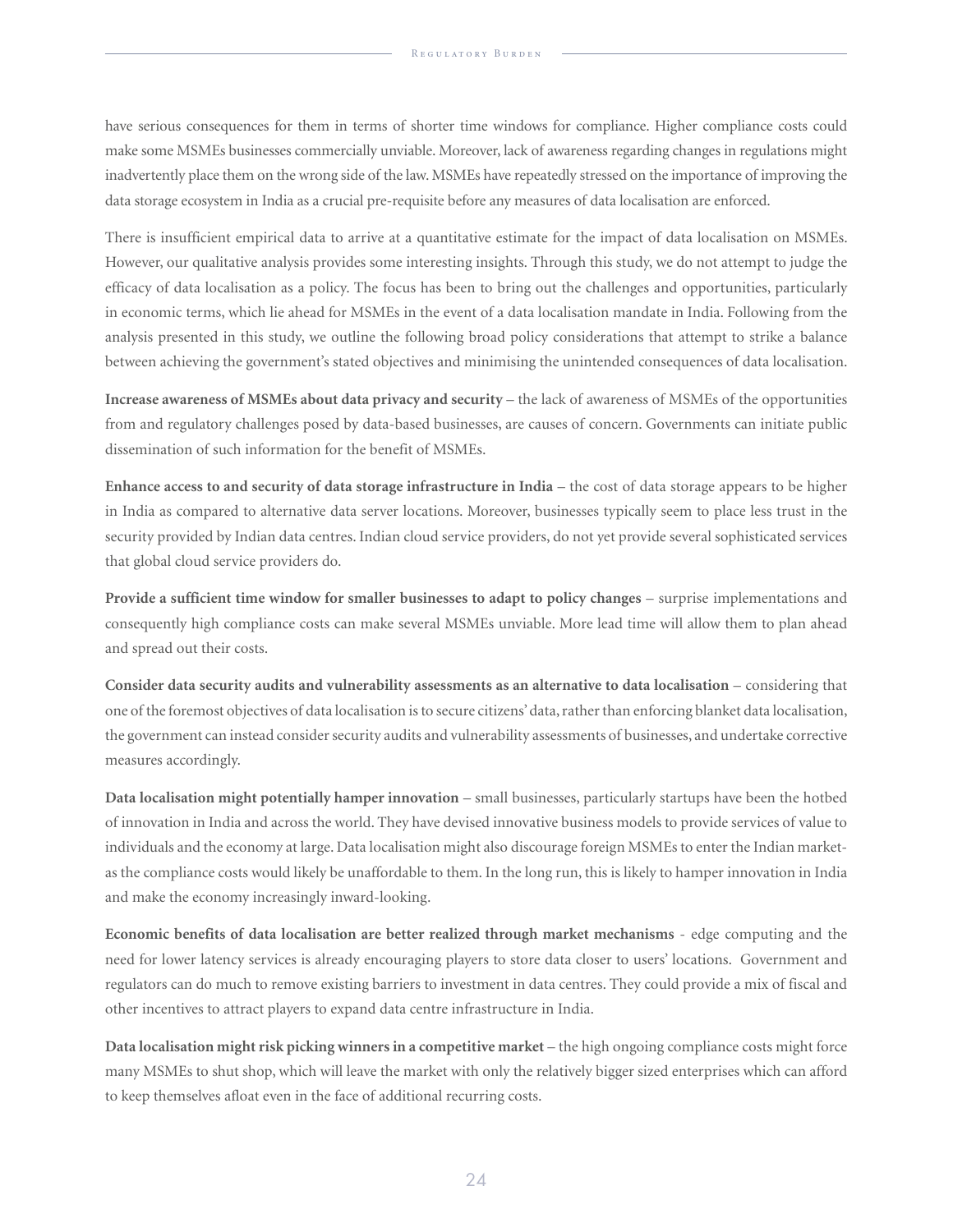#### 5. BIBLIOGRAPHY

**Annual Report**, *Ministry of Micro, Small and Medium Enterprises*, (2017 – 18)

**Bailey, Rishab, and Smriti Parsheera**. "Data localisation in India: Questioning the means and ends." *NIPFP Macro/ Finance Group (forthcoming)* (2018).

**Brynjolfsson, Erik, Lorin M. Hitt, and Heekyung Hellen Kim.** "Strength in numbers: How does data-driven decision making affect firm performance?." *Available at SSRN 1819486* (2011).

**Castro, Daniel, and Alan McQuinn.** "Cross-border data flows enable growth in all industries." *Information Technology and Innovation Foundation* 2 (2015): 1-21.

**Chander, Anupam, and Uyên P. Lê.** "Data nationalism." *Emory LJ* 64 (2014): 677.

**Cory, Nigel.** "Cross-border data flows: Where are the barriers, and what do they cost?." *Information Technology and Innovation Foundation*, 2017.

**Ferracane, Martina.** "Restrictions on Cross-Border data flows: a taxonomy." (2017).

**Fraser, Erica.** "Data Localisation and the Balkanisation of the Internet." *SCRIPTed* 13 (2016): 359.

**Gurumurthy, Anita, Amrita Vasudevan, and Nandini Chami.** "The grand myth of cross-border data flows in trade deals." *IT for Change*, (2017)

**Hogan Lovells**, "Demystifying the U.S. CLOUD Act: Assessing the law's compatibility with international norms and the GDPR" (2019)

**IAMAI-IMRB**, "Digital Commerce Report" (2017)

**IDC**, "The Digitization of the World From Edge to Core" (2018)

**Justice B.N. Srikrishna Committee**, "White Paper of the Committee of Experts on a Data Protection Framework for India" (2017)

**Kong, Lingjie.** "Data protection and transborder data flow in the European and global context." *European Journal of International Law* 21, no. 2 (2010): 441-456.

**KPMG**, "Maharashtra and the exciting growth of its startup ecosystem" (2019)

**Kuner, Christopher.** "Regulation of Transborder Data Flows under Data Protection and Privacy Law: Past, Present and Future." *OECD Digital Economy Papers*, 187, (2011)

**Leviathan Security Group** – Quantifying the Cost of Forced Localization (2015)

**Meltzer, Joshua P., and Peter Lovelock.** "Regulating for a digital economy: Understanding the importance of crossborder data flows in Asia." *Global Economy and Development Working Paper* 113 (2018).

**MIT Technology Review Custom + Oracle**, "The Rise of Data Capital"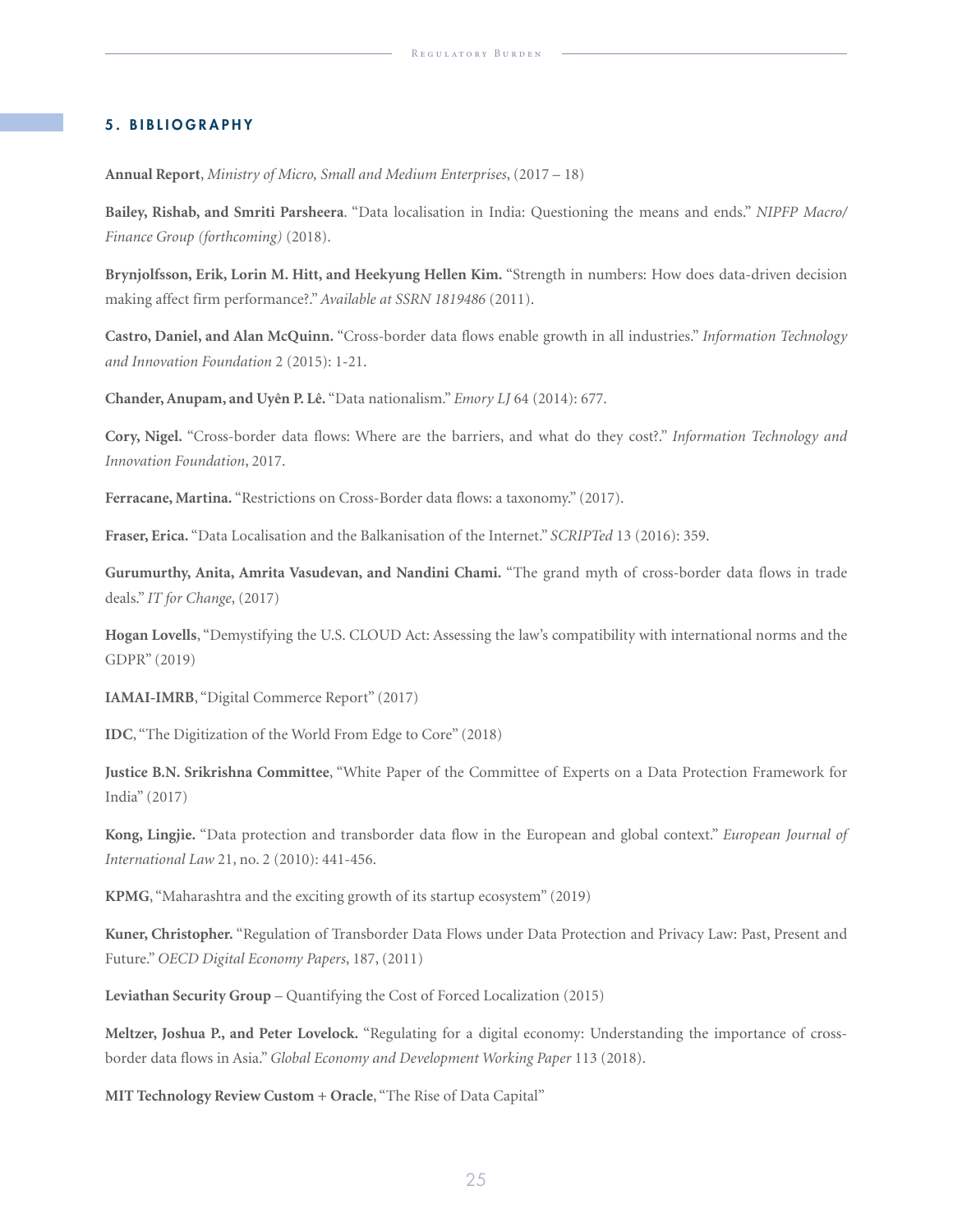**Nappinai, N. S.** "Cyber Crime Law in India: Has Law Kept Pace with Engineering Trends-An Empirical Study." *J. Int'l Com. L. & Tech.* 5 (2010): 22.

**OECD**, "Trade and cross-border data flows" (2018)

**Panday. Jyoti.** Rising Demands for Data Localization a Response to Weak Data Protection Mechanisms, Electronic Frontier Foundation (2017)

**Pepper, Robert, John Garrity, and Connie LaSalle.** "Cross-Border Data Flows, Digital Innovation, and Economic Growth." *The Global Information Technology Report 2016: Innovating in the Digital Economy* (2016): 39-40.

**Rubin, Ryan (2015).** "Companies should prepare for EU's forthcoming data protection regulation."

**Sadowski, Jathan.** "When data is capital: Datafication, accumulation, and extraction." *Big Data & Society* 6, no. 1 (2019): 2053951718820549.

**Stodden, Victoria.** "Enabling reproducibility in big data research: Balancing confidentiality and scientific transparency." *Privacy, Big Data, and the Public Good: Frameworks for Engagement* 1 (2014): 112-135.

**Strandburg, Katherine J.** "Monitoring, datafication and consent: legal approaches to privacy in the big data context." *Privacy, big data, and the public good: Frameworks for engagement* 1 (2014): 5-43.

**Telenor**, "Unleashing the benefits of free flow of data" (2018)

**The Centre for Internet and Society**, "The Localisation Gambit" (2019)

**Turner III, Daniel W.** "Qualitative interview design: A practical guide for novice investigators." *The qualitative report* 15, no. 3 (2010): 754-760.

**UNCTAD**, "Data protection regulations and international data flows" (2016)

**United States International Trade Commission (USITC)**, "Digital Trade in the U.S. and Global Economies", Part 1 (Washington, DC: USITC, July 2013)

**US Chamber of Commerce and Hunton & Williams (2014).** "Business without borders."

**World Trade Report**, The future of world trade: how digital technologies are transforming global commerce (2018)

**Data Sources** TeleGeography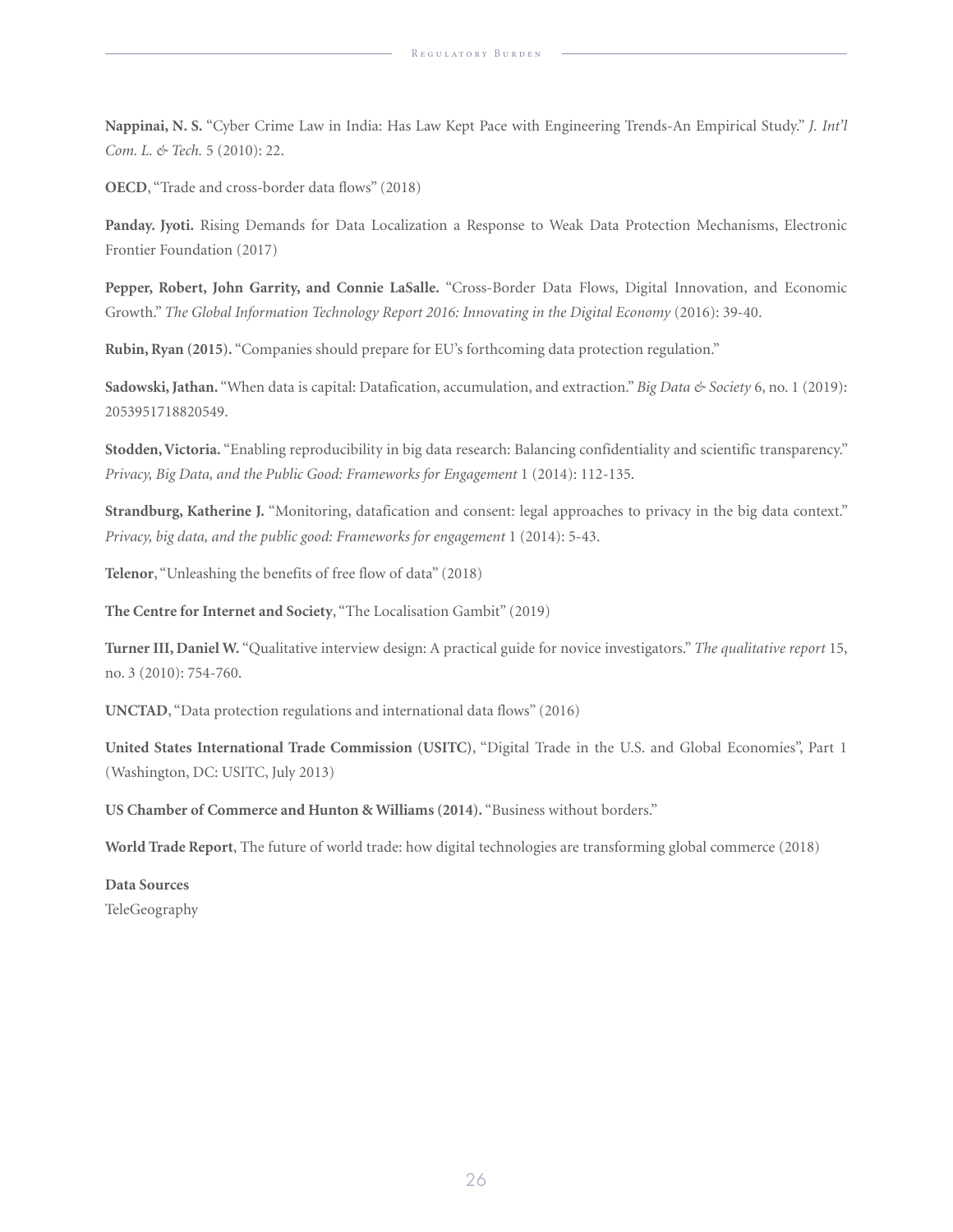# 6. APPENDIX

**Appendix 1**: **Table A1.1:** Classification of MSMEs

| <b>Manufacturing Sector</b> |                                                        |  |  |  |  |
|-----------------------------|--------------------------------------------------------|--|--|--|--|
| <b>Enterprise Category</b>  | Investment in Plant and Machinery                      |  |  |  |  |
| Micro enterprises           | Does not exceed Rs. 25 lakh                            |  |  |  |  |
| Small enterprises           | More than Rs. 25 lakh but does not exceed Rs. 5 crore  |  |  |  |  |
| Medium enterprises          | More than Rs. 5 crore but does not exceed Rs. 10 crore |  |  |  |  |
|                             | <b>Service Sector</b>                                  |  |  |  |  |
| Micro enterprises           | Does not exceed Rs. 10 lakh                            |  |  |  |  |
| Small enterprises           | More than Rs. 10 lakh but does not exceed Rs. 2 crore  |  |  |  |  |
| Medium enterprises          | More than Rs. 2 crore but does not exceed Rs. 5 crore  |  |  |  |  |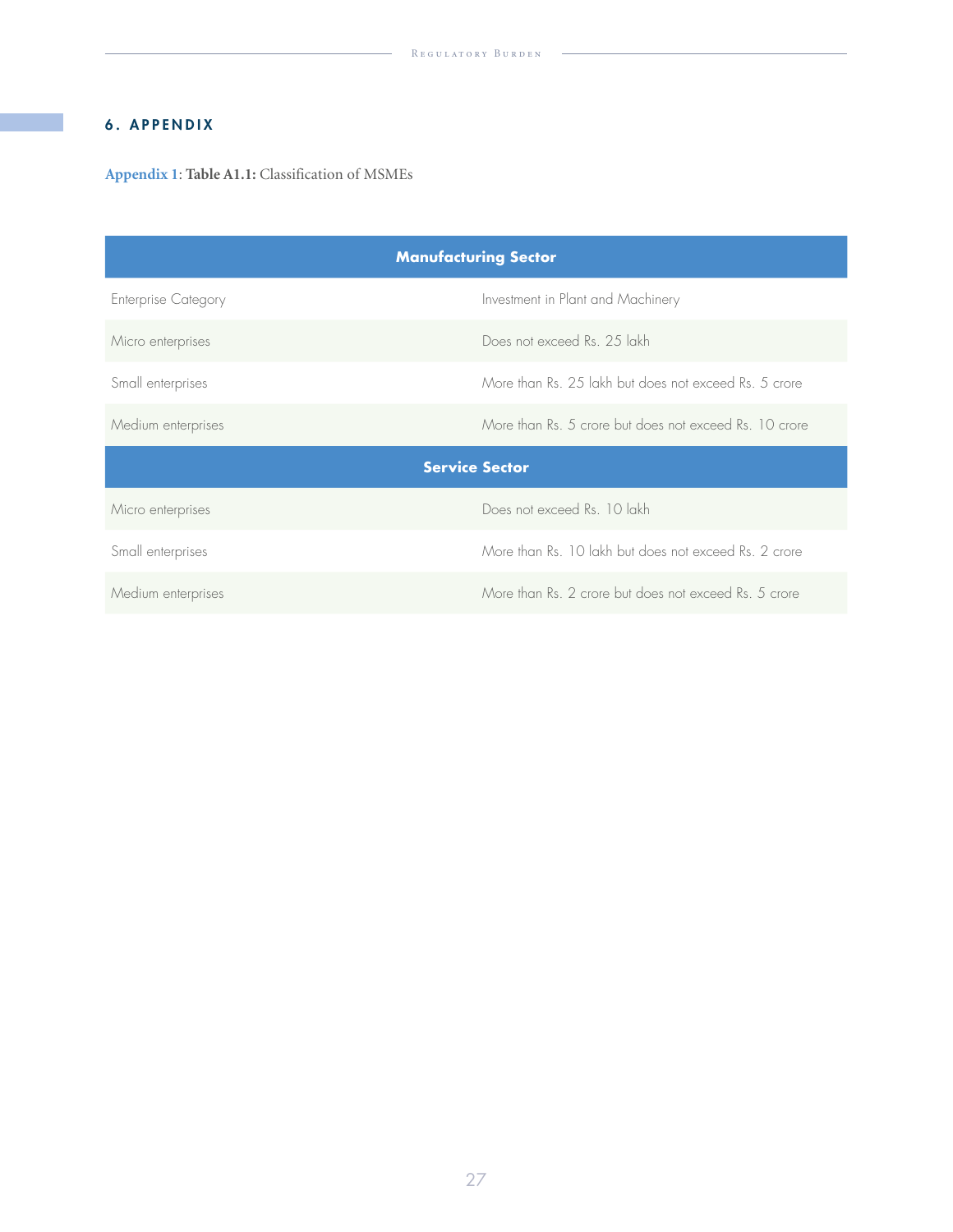| (SnDS)                                                                                                                                          | and Service<br>IT Software                                                                                                                                               | and Digital<br>Marketing<br>Education                                                                                                               | Services<br>Financial                                                                                             | of Operation<br><b>Sector</b>                                  |
|-------------------------------------------------------------------------------------------------------------------------------------------------|--------------------------------------------------------------------------------------------------------------------------------------------------------------------------|-----------------------------------------------------------------------------------------------------------------------------------------------------|-------------------------------------------------------------------------------------------------------------------|----------------------------------------------------------------|
|                                                                                                                                                 | Private                                                                                                                                                                  | Partnership                                                                                                                                         | Private                                                                                                           | of Organisation<br><b>Npe</b>                                  |
|                                                                                                                                                 | 8007                                                                                                                                                                     | 2005                                                                                                                                                | 2015                                                                                                              | of Incorporation<br>Year                                       |
|                                                                                                                                                 | $51 - 200$                                                                                                                                                               | 51-200                                                                                                                                              | 51-200                                                                                                            | Employees<br>No. of                                            |
|                                                                                                                                                 | enterprise<br>Medium sized                                                                                                                                               | enterprise<br>Medium sized                                                                                                                          | enterprise<br>Medium sized                                                                                        | of Enterprise<br><b>Classification</b>                         |
|                                                                                                                                                 | India                                                                                                                                                                    | India                                                                                                                                               | India                                                                                                             | Headquarters<br>Company Origin/                                |
| across the world.<br>world, primarily in the<br>Has clients across the<br>them to have clients<br>business model allows<br>United States. Their | world.<br>have clients across the<br>clients across the world,<br>States. Their business<br>primarily in the United<br>Located in India, but has<br>model allows them to | across the world.<br>them to have clients<br>has clients primarily in<br>business model allows<br>the United States. Their<br>Located in India, but | India                                                                                                             | Country/ Countries<br>of Operation                             |
| in North<br>Virginia, USA<br>Data centre                                                                                                        | Stores data in AWS's<br>data centre in North<br>Virginia, USA                                                                                                            | centre.<br>cloud in the US data<br>their data on Amazon's<br>They currently store                                                                   | servers by AWS.<br>by AWS. Data was<br>using services provided<br>relocated to Indian<br>All data stored in cloud | Data Storage                                                   |
|                                                                                                                                                 | Yes                                                                                                                                                                      | Yes                                                                                                                                                 | $\leq$                                                                                                            | Flow<br>Cross-border Data                                      |
|                                                                                                                                                 | compliant<br>Not                                                                                                                                                         | compliant<br>Not                                                                                                                                    | servers in India<br>data is stored in<br>Compliant, as all                                                        | Data<br>in India<br>Localisation                               |
|                                                                                                                                                 | GDPR.<br>Compliant with                                                                                                                                                  | GDPR.<br>Compliant with                                                                                                                             | applicable.<br>Not                                                                                                | Other Countries<br>Localisation in<br>Data                     |
|                                                                                                                                                 | high impact.<br>Potentially                                                                                                                                              | Potentially<br>high impact.                                                                                                                         | India.<br>data is stored in<br>No impact, as all                                                                  | Localisation in<br>Impact of Data<br>India<br>Impact/Potential |

**Appendix 2**

Appendix 2: Table A2.1: Summary of Case Study Findings

Summary of Case Study Findings

**Table A2.1:**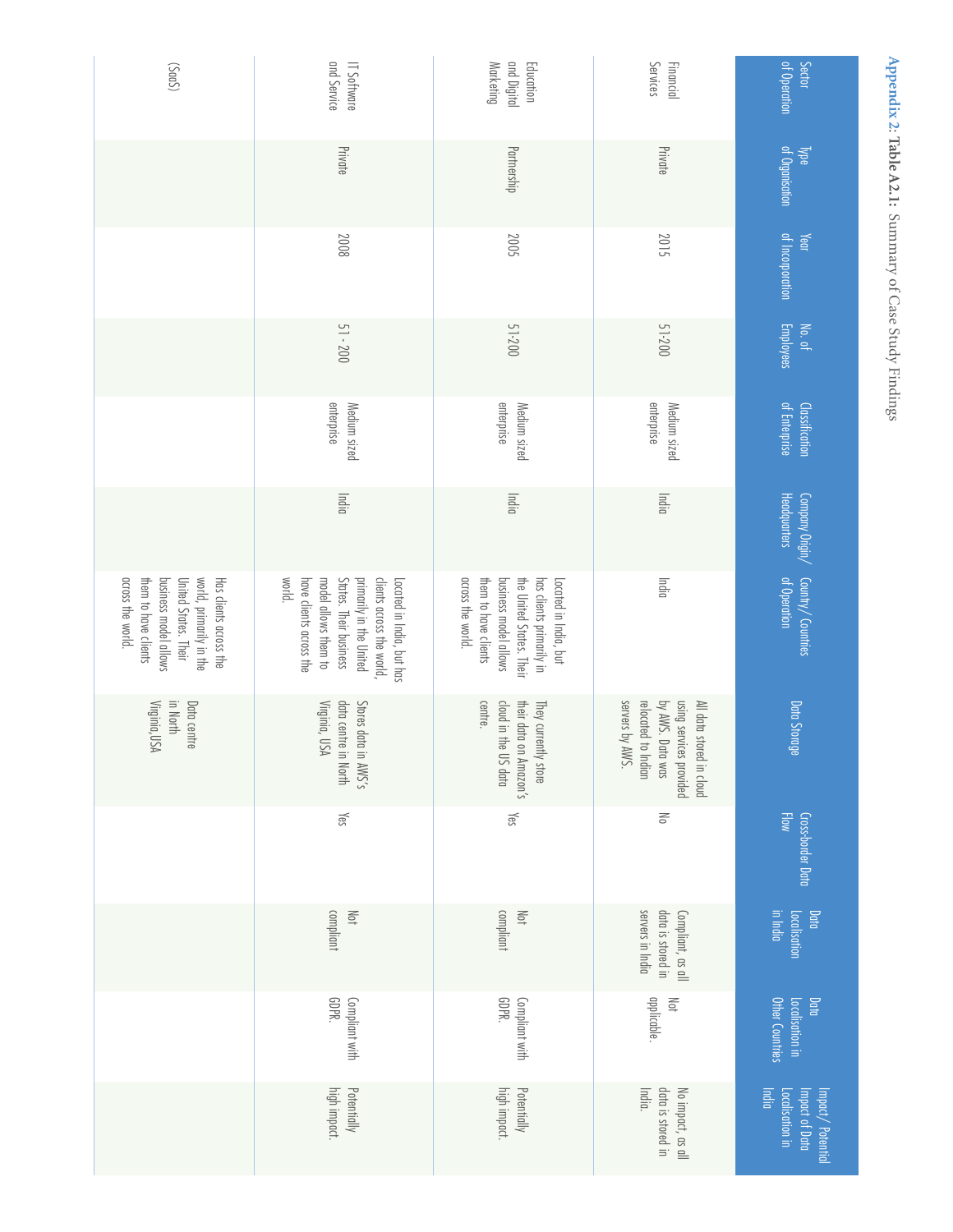| Marketing<br>Consulting and<br>Management                                                     | and Software<br>Digital Marketing<br>Products                            | Development<br>Research and                                                                                                                                             | and Financial<br>Services<br>Agriculture                                                                                                        | and networking<br>Education                                            | of Operation<br>Sector                                         |
|-----------------------------------------------------------------------------------------------|--------------------------------------------------------------------------|-------------------------------------------------------------------------------------------------------------------------------------------------------------------------|-------------------------------------------------------------------------------------------------------------------------------------------------|------------------------------------------------------------------------|----------------------------------------------------------------|
| Private                                                                                       | Private                                                                  | Private                                                                                                                                                                 | Private                                                                                                                                         | Private                                                                | Type<br>of Organisation                                        |
| 2014                                                                                          | 2015                                                                     | 2012                                                                                                                                                                    | 2015                                                                                                                                            | 2015                                                                   | of Incorporation<br>Year                                       |
| $2 - 10$                                                                                      | $2 - 10$                                                                 | also hires on<br>basis.<br>contractual<br>7 on the job,                                                                                                                 | $-1 - 10$                                                                                                                                       | $05 - 11$                                                              | Employees<br>No. of                                            |
| Micro enterprise                                                                              | Micro enterprise                                                         | Micro enterprise                                                                                                                                                        | Micro enterprise                                                                                                                                | Small enterprise                                                       | of Enterprise<br>Classification                                |
| United Kingdom                                                                                | India                                                                    | India                                                                                                                                                                   | India                                                                                                                                           | India                                                                  | Headquarters<br>Company Origin/                                |
| India and UK                                                                                  | overseas.<br>located in India and<br>India. Clients<br>Office located in | India                                                                                                                                                                   | India                                                                                                                                           | are spread across<br>the world.<br>India. Their users                  | Country/Countries<br>of Operation                              |
| either in the US or<br>on servers located<br>Dropbox, Boxcrypter<br>the EU.<br>Data stored on | the US.<br>Data stored on cloud in                                       | Data is stored<br>in India.                                                                                                                                             | $\mathbb{R}$<br>cloud located in the<br>Data is stored<br>$\Xi$                                                                                 | Amazon's cloud in its<br>Data is stored<br>India data centre.<br>$\Xi$ | Data Storage                                                   |
| Yes                                                                                           | Yes                                                                      | $\geq$                                                                                                                                                                  | $\leq$                                                                                                                                          |                                                                        | Flow<br>Cross-                                                 |
| Not compliant                                                                                 | Not compliant                                                            | stored in their own servers<br>mation of their employees<br>for their work is stored in<br>Compliant as all data used<br>located in India.<br>India and personal infor- | data<br>with the RBI directive for<br>data, but not compliant<br>which includes financial<br>local storage of payments<br>Stores personal data, | is stored in India.<br>Compliant as all their data                     | border Data Data Localisation in India                         |
| GDPR.<br>Compliant with                                                                       | Act.<br>California Privacy<br>GDPR and the<br>Compliant with             | Not applicable                                                                                                                                                          | Not applicable                                                                                                                                  | compliant<br>They are GDPR                                             | Other Countries<br>Data Localisation in                        |
| Potentially high<br>impact.                                                                   | impact.<br>Potentially high                                              | <b>India</b><br>data is stored in<br>No impact, as all                                                                                                                  | No impact.                                                                                                                                      | India.<br>data is stored in<br>No impact, as all                       | in India<br>Impact of Data<br>Localisation<br>Impact/Potential |